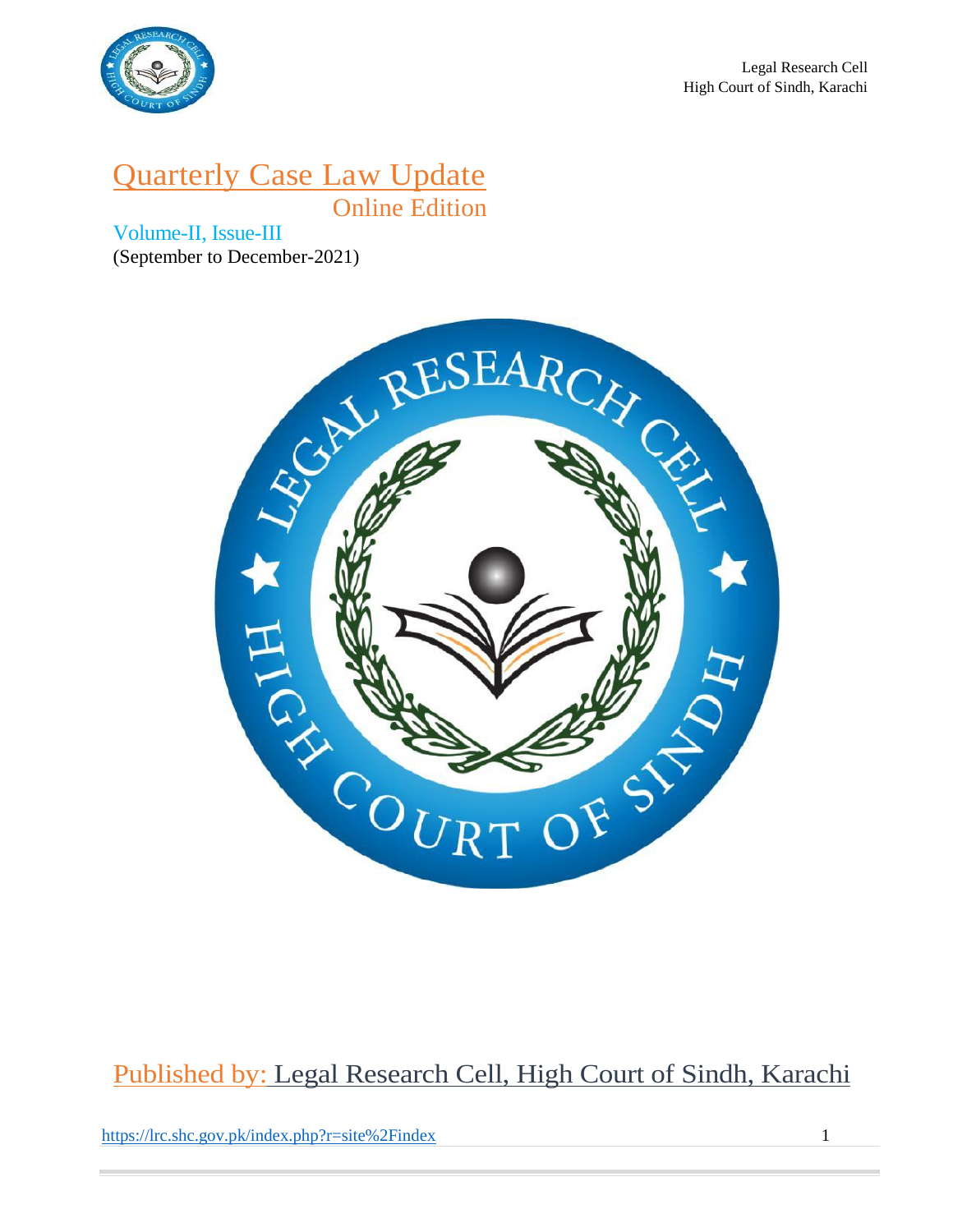

### **Table of Contents**

1. Muhammad Rizwan Dalia & others. v. Ombudsman (The Protection Against Harassment of Women at the Workplace) Sindh and others 1

1.Whether compliant under the Protection against Harassment of Women at the Workplace Act, 2010, can only be filed during employment of the complainant?

2. Whether pending show cause notice issued under section 8(2) of the Protection against Harassment of Women at the Workplace Act, 2010 can be challenged under writ petition?

2. Mst. Rani Khaskheli v. Province of Sindh & Ors. 1

1. Whether Sindh Shaheed Recognition and Compensation Act, 2014 is repugnant to the injunction of Islam, the Holy Qur'an, and Hadith?

2. Whether Section 2 subsection (f) Sindh Shaheed Recognition and Compensation Act, 2014 is liable to be amended by the insertion of words **"**any person who sacrifices his life by serving the nation and performing his legitimate duties and dies as an unnatural death such as accidents, assaults by wrongdoers, muggers, thieves, dacoits, criminals or is killed by security duties by soldiers at borders, etc. are also "Shaheeds"?

3. Haleem Adil Shaikh v. Election Commission of Pakistan and Others. 2

Whether declaration from a Court of Law is required for declaring a candidate disqualified from being elected or chosen as a Member of the Parliament or the Provincial Assembly?

4. Umar Rasheed Malik and Others v. Federation of Pakistan and Others 2

1. A third-party contractual employee's claim may lie, if at all, with respect to parties privy thereto and not with respect to others.

2. Contracts could not be revived, amended, or altered under constitutional jurisdiction because contractual staff are governed by the master-servant relationship and have an adequate remedy under the provided law. Employees engaged on a contractual basis have no vested right to seek regularization unless there is a legal and legislative basis for doing so.

3.By no means can contractual tenures be equated with a probationary period, as the two terms have completely different implications. A contractual assignment could not become permanent just because of the passage of time.

### 5. Bakhmina v. The Govt. of Sindh through Home Secretary & others 3

Declining claim on the mere excuse that the deceased police personnel was absent from duty at the time as per entries; does not absolve the authority that the deceased did not embrace Shahadat or that his case did not meet the criteria set forth in The Sindh Shaheed Recognition and Compensation Act-2014 to declare the death as "Shaheed" and provide the emoluments and benefits available to a Shaheed's family.

6. M/s. M. Mubbashir Traders and two others v. Sindh Revenue Board 4 What is the doctrine of "Exhaustion of rights after the first sale"?

7. Dewan Cement Ltd and Ors v. Federation of Pakistan and Others. 4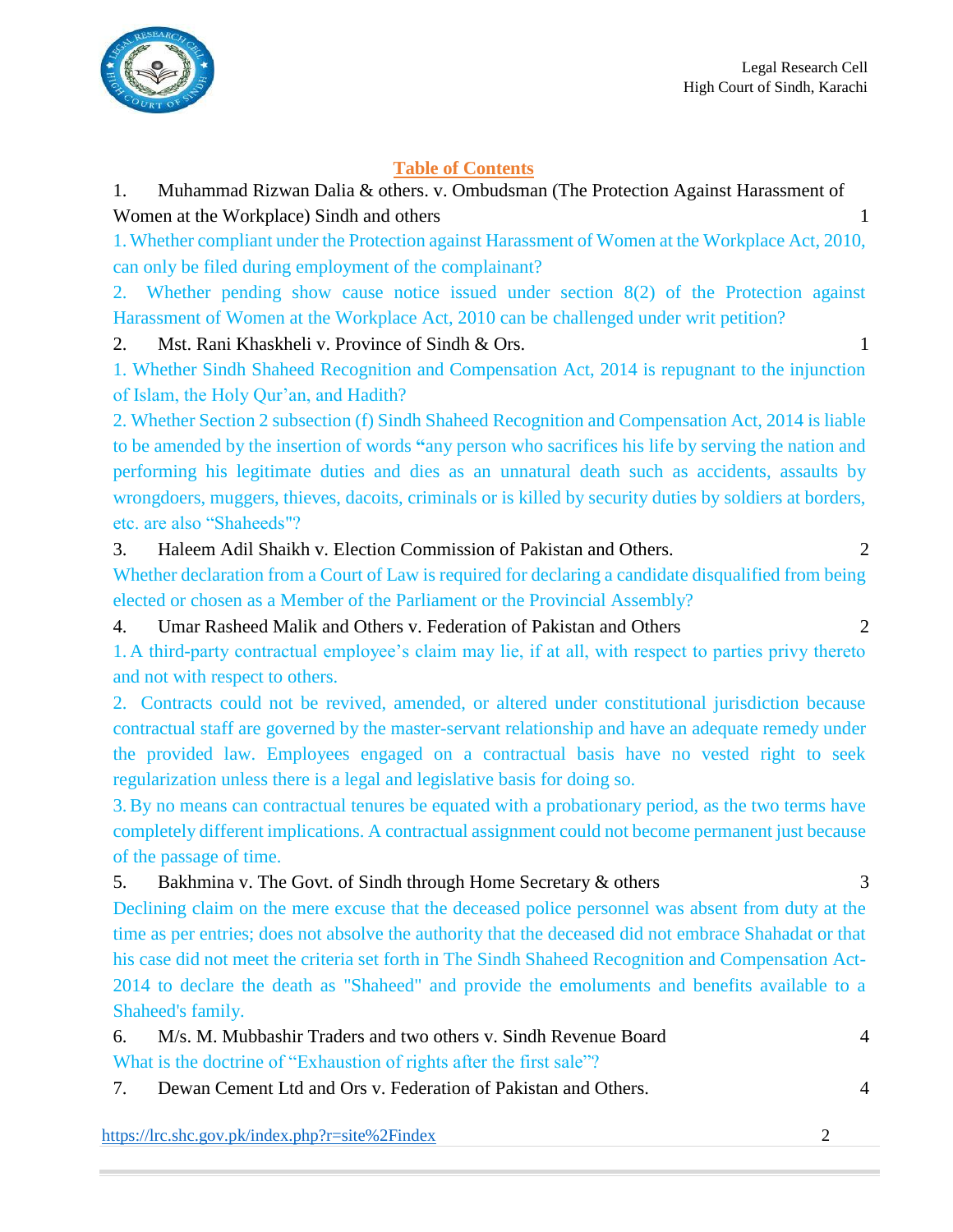

Whether determination by the National Electric Power Regulatory Authority ("NEPRA") of awarding monthly Fuel Charge Adjustment ("FCA") for three (3) years in one go violates the law and the same can be challenged in writ petition?

8. Mst. Naz Bibi, deceased through her legal heirs v. Wahid Bux, deceased through his legal heirs and others. 5

Can a brother claim a share in National Saving Certificates and service benefits of a deceased brother leaving behind a widow?

9. Sharafat Ali v. Mst. Shahjahan Begum & Another 6

1. Whether the suit is liable to be dismissed in case of non-compliance of order to deposit the balance sale consideration?

2. Whether a suit is liable to be dismissed in the absence of the plaintiff and his counsel on the date of examination of parties and settlement of issues?

10. Chief Revenue Authority/Member (RS & EP) Board of Revenue Sindh, Karachi 7

1.What will be the basis for the calculation of stamp duty, where a property is sold out on the basis of a decree of court?

2.Whether Sub-Registrar and Inspector of Stamp will question the valuation of property on the basis of the court decree or sale consideration mentioned in the instrument?

11. Imad Samad and 04 others v. Federation of Pakistan & others 7

Whether the SRO No. 833(1)/2018 issued in terms of section 19 of Customs Act, 1969 can also be treated as SRO issued by the Ministry of Commerce in terms of Section 3 of the Import & Export Control Act, 1950, permitting the import of vintage cars which are otherwise not importable as being and used in terms of the Import Policy Order of both 2016 and 2020?

12. Govind Ram v. Federation of Pakistan and Others 8

1.Whether an undisclosed amount to be considered as laundered money?

2.Whether non-declaration of an asset by an assessor is a scheduled offence under the ordinance?

3. How to determine the true purpose of a document?

4.Whether the officer concerned has the jurisdiction to issue notices/ summons under section 176(1)(b) of the Income Tax Ordinance, for unexplained amounts which came in and went out of the account?

13. Iqbal Hussain Channa v. National Accountability Bureau & others 9

Without passing of an interim order on a pre-arrest bail application and fixing it for hearing, issuing notice to special prosecutor NAB amounts to the cancellation of the application.

14. Employers Federation of Pakistan & others v. Govt. of Sindh & others 9

Fixing of minimum wages is a legislative act lying with its competence, not with the Wages Board. The government is alone that can agree or disagree with the Wages Board's recommendation. Even after declaration or notification, even can refer back to the Wages Board for reconsideration of an inequitable rate, but such a referral does not operate as a suspension of declared or notified minimum wages.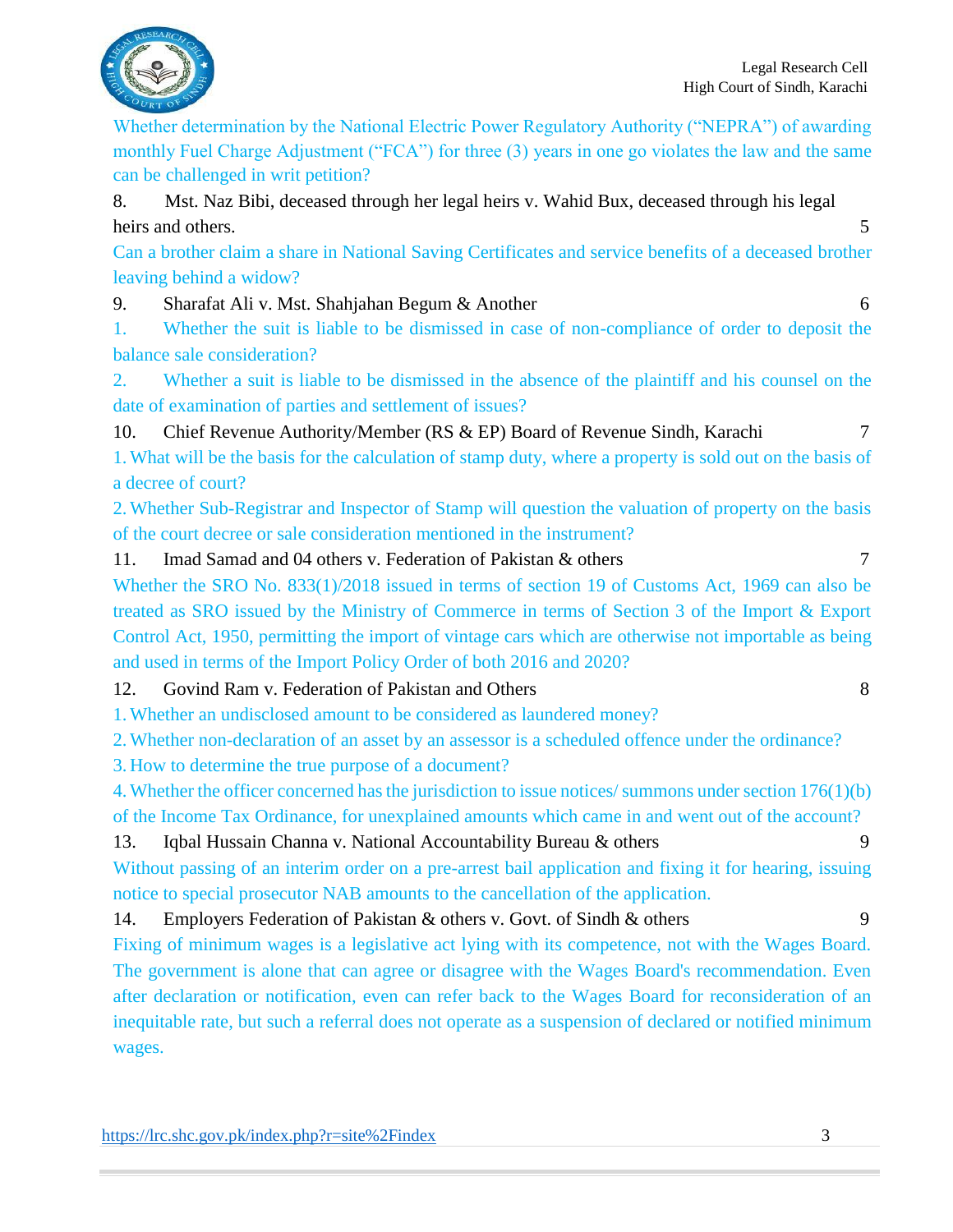

### 15. Hassan Alias Ali Hassan v. The State 10

Acquittal in the case of the recovery of a pistol means the prosecution could not prove the mode of recovery as asserted. But it does not have any effect on the connected case of murder, which has been proved from evidence with a matching profile aligning the empties recovered from the spot with the pistol.

16. Muhammad Zulfiqar through LRs v. Pakistan Railway Employees Cooperative Society and another. 10

Whether a boundary wall around a plot having not more than eight feet height amounts to building and requires approval from the cantonment Board?

- 17. Danish Ilahi & others v. Mariam Kamran & others. 11
- 1. Whether the relationship between Principal Debtor and Surety is governed by the principles of the Contract of Guarantee?
- 2. How to distinguish a 'Surety' from a 'Guarantee?
- 3. What is the doctrine of "beneficium ordinis seu excussionis"?
- 4. What is the legal value of agreements signed During Iddat Period of Muslim Women"?
- 18. Nandomal through his Legal Heirs and others v. The P.O. Sindh through the Secretary

Rehabilitation Sindh and others and Haji Doulat Khan through his Legal Heirs and others 12 1. Whether merely on the basis of possession, a person does have locus standi to challenge the

allotment/transfer?

2. Whether Civil Courts had jurisdiction to question the validity of the orders passed by the Settlement Authorities?

19. Selected Articles 13 Is Magistrate under s. 30 of the Cr. P.C competent to try cases under Sindh Arms Act?

*Mr. Haleem Ahmed*, Additional District & Sessions Judge, Karachi East 13

"INQUEST REPORT"

*Mr. Naeem Akhtar*, Civil Judge & Judicial Magistrate / Research Officer, Legal Research Cell (LRC) High Court of Sindh. 13

Investment Climate Statement- Just a fallacy

*Mr.Asghar Ali Mahar*, Civil Judge & Judicial Magistrate / Research Officer, Legal Research Cell (LRC) High Court of Sindh 14

DNA Evidence in Pakistani Courts: An Analysis

*Dr. Shahbaz Ahmad Cheema*, Assistant Professor, Punjab University Law College, University of the Punjab, Lahore. 14

Software Estimation's Risk in Pakistan Software industry?

*Suresh Kumar, Qaisar Imtiaz, and Sarmad Mahar* (Software Developer) High Court of Sindh, Karachi. 15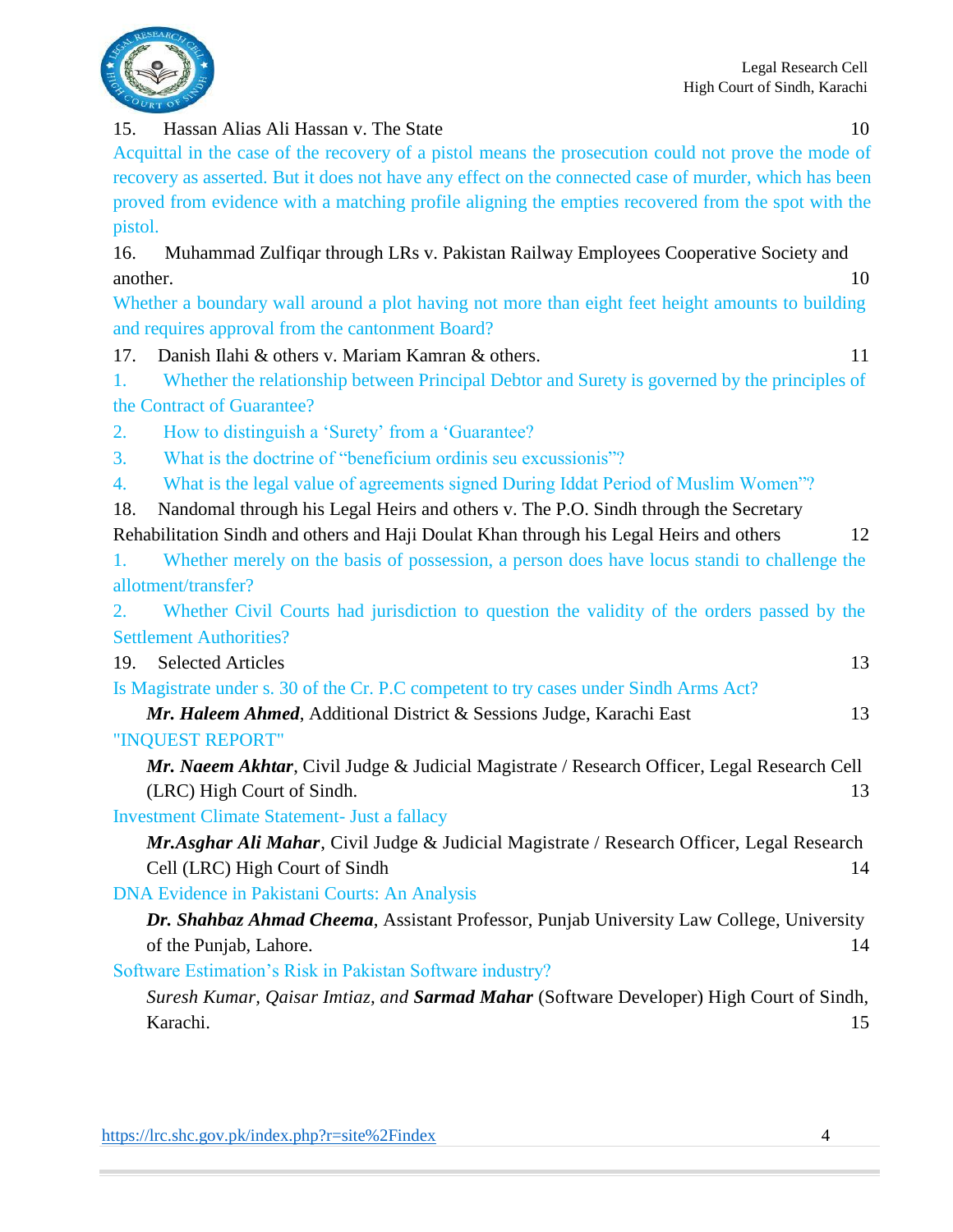

1. Muhammad Rizwan Dalia & others. v. Ombudsman (The Protection Against Harassment of Women at the Workplace) Sindh and others

### CP No. D-6107 of 2020

### [MTU1ODkxY2Ztcy1kYzgz \(shc.gov.pk\)](https://caselaw.shc.gov.pk/caselaw/view-file/MTU1ODkxY2Ztcy1kYzgz)

### **Chief Justice Mr. Justice Ahmed Ali M. Shaikh,**

#### **Mr. Justice Yousuf Ali Sayeed.**

1. Whether compliant under the Protection against Harassment of Women at the Workplace Act, 2010, can only be filed during employment of the complainant?

2. Whether pending show cause notice issued under section 8(2) of the Protection against Harassment of Women at the Workplace Act, 2010 can be challenged under writ petition?

### **Honorable Court held that:**

 $\overline{11}$ . ---the intent of the legislature in promulgating the 2010 Act is to provide a safe and secure working atmosphere to women and to protect them against harassment of having sexual nature. The object behind this legislation is to recognize the fundamental rights of citizens to dignity of person.

12. The conjunctive reading of the Section 8(1) and the three quoted subsections with preamble/title of the 2010 Act clearly provides that a woman, employed on contractual, daily, hourly or monthly basis including an intern/apprentice, being aggrieved by an act of harassment at the workplace either in the shape of sexual advance or request for sexual favour or verbal or written communication or physical conduct of a sexual nature etc., may prefer a complaint to the Ombudsman or the Inquiry Committee. The 2010 Act provides no bar that a woman only during her employment can file a complaint regarding alleged sexual harassment at the workplace. It is pertinent to mention here that the acts of harassment as claimed by the complainant had allegedly taken

place in the office of the K-Electric during the period that the Respondent No.3 was working there.

17. Lastly, as to the prayer that the underlying Complaint and the show cause notice issued by the Respondent No.2 be quashed is concerned, we, in view of the foregoing, are of the opinion that it would be premature to pass such orders as evidence in the matter is yet to be recorded and soon after issuance of the impugned show cause notice the Petitioners/accused have approached this Court and since then no progress has been made in the proceedings pending before the Respondent No.2. The Petitioners are directed to file their reply to the show cause notice, which will be considered on its own merits.

Upshot of the above discussion is that instant petition merits no consideration and is accordingly dismissed.

2. Mst. Rani Khaskheli v. Province of Sindh & Ors.

CP No. D-1501 of 2020

<https://caselaw.shc.gov.pk/caselaw/view-file/> MTU0NjYxY2Ztcy1kYzgz

### **Chief Justice Mr. Justice Ahmed Ali M. Shaikh,**

#### **Mr. Justice Yousuf Ali Sayeed.**

1. Whether Sindh Shaheed Recognition and Compensation Act, 2014 is repugnant to the injunction of Islam, the Holy Qur'an, and Hadith?

2. Whether Section 2 subsection (f) Sindh Shaheed Recognition and Compensation Act, 2014 is liable to be amended by the insertion of words **"**any person who sacrifices his life by serving the nation and performing his legitimate duties and dies as an unnatural death such as accidents, assaults by wrongdoers, muggers, thieves, dacoits, criminals or is killed by security duties by soldiers at borders, etc. are also "Shaheeds**"**?

#### **Honorable Court held that:**

10. Consequently, as far as prayer clause (1) of the Petition that the Act of 2014 be declared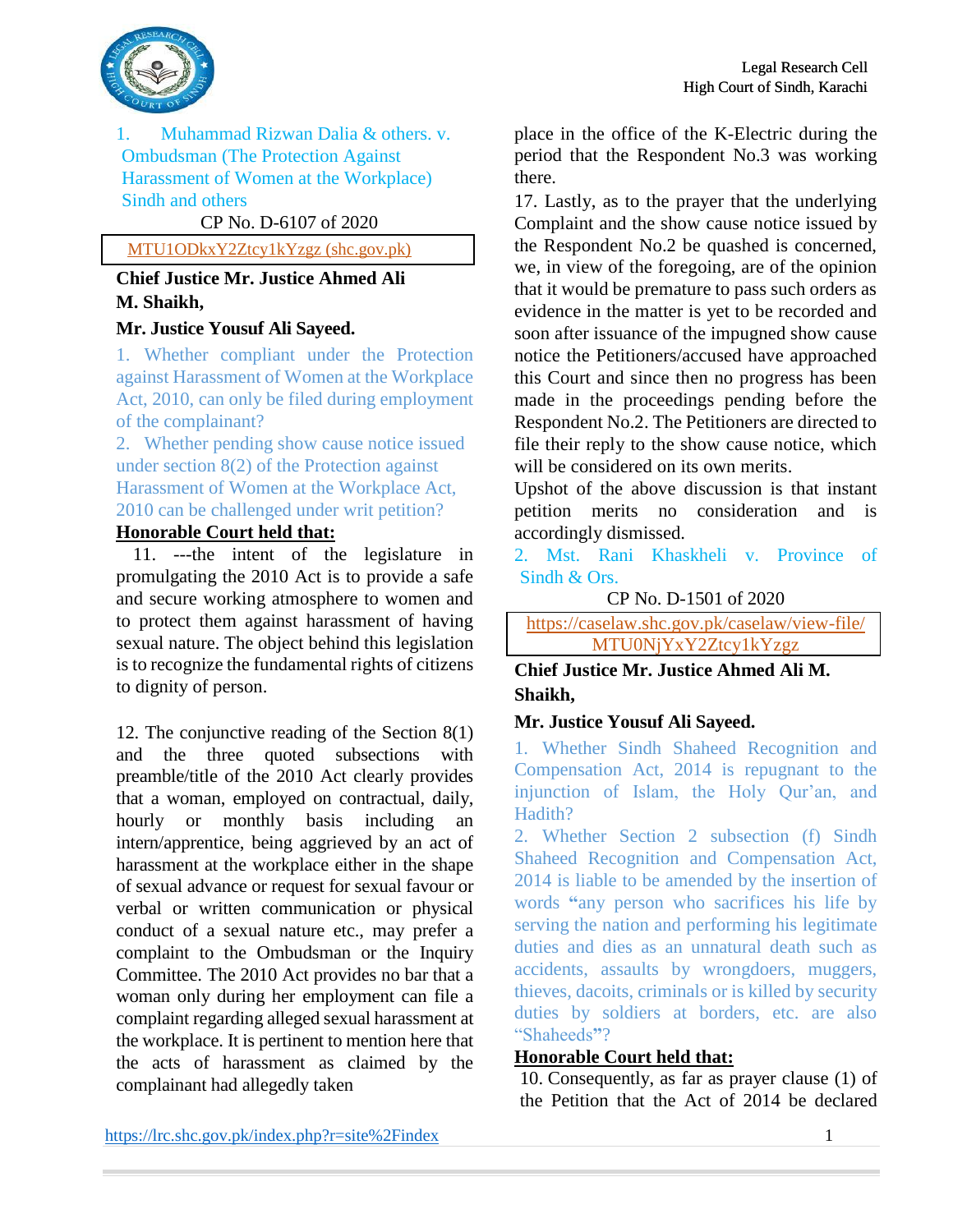

repugnant to the Holy Qur'an and Hadith is concerned we are clear in our mind that the same does not fall within the parameters of this Court under Article 199 of the Constitution in view of the bar contained under Article 203-G of the Constitution and the Judgment in the case of Dossani Travels (Pvt.) Ltd. (supra). The Petition is not maintainable on this score alone.

11. So far as the prayer that alternatively direction be issued to the Government to make necessary amendments in the Act, more specifically in Section 2(f) is concerned the same too cannot be entertained. Under the doctrine of "trichotomy of powers" between the Legislature, the Executive and the Judicature, it is well settled that the legislative function does not fall within the domain of this Court and is the sole function of the Parliament/Assemblies. Following the said doctrine and the enunciations of the Honourable Supreme Court of Pakistan this Court cannot step into the shoes of the Legislature.---

3. Haleem Adil Shaikh v. Election Commission of Pakistan and Others. CP No.D-4164 of 2021

<https://caselaw.shc.gov.pk/caselaw/view-file/> MTUzNzQ4Y2Ztcy1kYzgz

**Chief Justice Mr. Justice Ahmed Ali M. Shaikh.**

### **Mr. Justice Yousuf Ali Sayeed.**

Whether declaration from a Court of Law is required for declaring a candidate disqualified from being elected or chosen as a Member of the Parliament or the Provincial Assembly? **Honorable Court held that:** 

<https://lrc.shc.gov.pk/index.php?r=site%2Findex> 2 10. Bare reading of the above provisions of Article  $62(1)(f)$  reveals that for declaring a candidate disqualified from being elected or chosen as a Member of the Parliament or the Provincial Assembly there must be a declaration from a Court of Law. The Honourable Supreme Court in the case of Samiullah Baloch versus Abdul Karim

Nausherwani (PLD 2018 SC 405) observed that disqualification of an election candidate or a holder of elected office under sub-clause (f) to Article 62(1) of the Constitution comes into existence when he is declared by a Court of law to lack any of the qualities mentioned therein.

4. Umar Rasheed Malik and Others v. Federation of Pakistan and Others

C. P.No. 3081/2019

[https://caselaw.shc.gov.pk/caselaw/view](https://caselaw.shc.gov.pk/caselaw/view-file/) [-file/](https://caselaw.shc.gov.pk/caselaw/view-file/) MTU1NzM2Y2Ztcy1kYzgz

### **Mr. Justice Irfan Saadat Khan. Mr. Justice Agha Faisal.**

1. A third-party contractual employee's claim may lie, if at all, with respect to parties privy thereto and not with respect to others.

2. Contracts could not be revived, amended, or altered under constitutional jurisdiction because contractual staff are governed by the masterservant relationship and have an adequate remedy under the provided law. Employees engaged on a contractual basis have no vested right to seek regularization unless there is a legal and legislative basis for doing so.

3. By no means can contractual tenures be equated with a probationary period, as the two terms have completely different implications. A contractual assignment could not become permanent just because of the passage of time.

### **Honorable Court ruled that;**

4. --- Admittedly, the petitioners had been contractual employees of Aquatech and their contracts had come to an end. ---The assertions seeking to demonstrate the petitioners' indispensability to KPT are disputed questions of fact, adjudication whereof is not amenable in the exercise of writ jurisdiction. Therefore, the question for determination before us is whether the petitioners have set forth a case for exercise of writ jurisdiction of this Court.---the High Court lacked jurisdiction to revive, amend or alter contracts; there was no vested right to seek regularization for employees hired on contractual basis unless there was legal and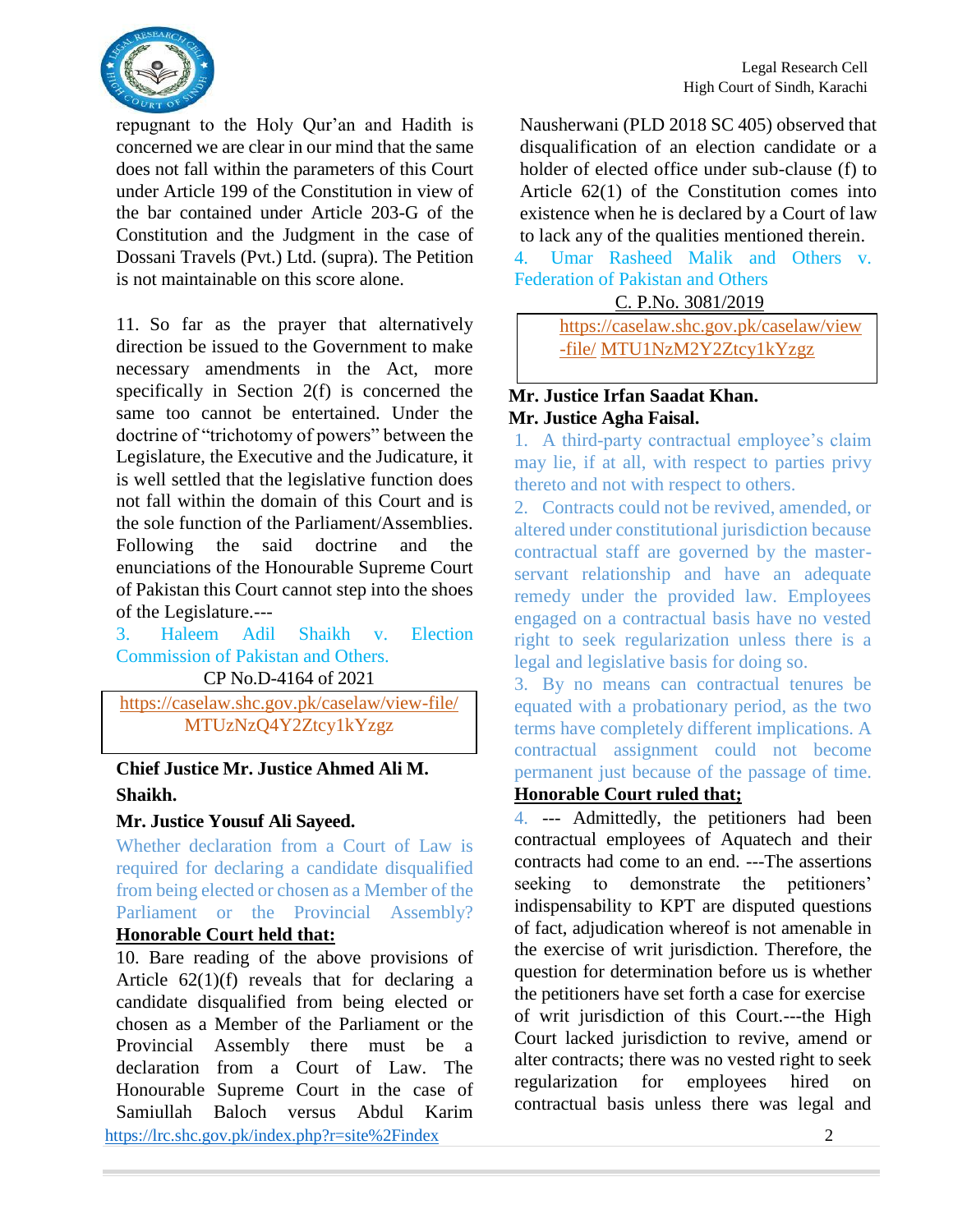

statutory basis for the same; contractual employees had no automatic right to be regularized unless the same has specifically been provided for in a law; and that the relationship of contractual employees is governed by principles of master and servant.

6. --- in the memorandum of petition it was pleaded that the period of contractual service may be considered as a probationary period; with the necessary consequences and corollaries. ---that contractual tenures cannot be equated with a probationary period by any stretch of the imagination as the two phrases had distinct connotations altogether. It was observed that a contractual assignment could not become permanent merely by efflux of time. -- contractual employees had no vested right for regular appointment or to seek regularization of their services, hence, were debarred from invoking the constitutional jurisdiction of this Court.

8. It is trite law that contractual employees could not be considered to have a generic entitlement for regularization. In the present case the petitioners did not claim to be contractual employees of KPT but that of Aquatech, being a third party entirely.

---Petitioners' contracts, albeit third party, have admittedly lapsed and any claim in pursuance thereof may lie, if at all, with respect to parties privy thereto and not with respect to others. It is, thus,-- dismissed.

5. Bakhmina v. The Govt. of Sindh through Home Secretary & others

C. P. No.1893 of 2021

<https://caselaw.shc.gov.pk/caselaw/view-fil> e/MTU1NjI0Y2Ztcy1kYzgz

### **Mr. Justice Irfan Saadat Khan, Mr. Justice Agha Faisal**

Declining claim on the mere excuse that the deceased police personnel was absent from duty at the time as per entries; does not absolve the authority that the deceased did not embrace Shahadat or that his case did not meet the criteria set forth in The Sindh Shaheed Recognition and

<https://lrc.shc.gov.pk/index.php?r=site%2Findex> 3

Compensation Act-2014 to declare the death as "Shaheed" and provide the emoluments and benefits available to a Shaheed's family.

### **Honorable Court ruled that;**

4.-----the deceased has not died on the place he was posted for duty but his body was recovered some 4.2 km away from the place he was deputed for duty. ---the Roznamcha entries were duly made in this regard clearly mentioning that the deceased was found absent on the said date from his duty and subsequently his body was recovered from Raxer Lane, Lyari. ---it has remained a mystery as to what the deceased was doing there as his duty was some 4.2 km away from the place where his body was found. ---a full-fledged enquiry in this regard was conducted and thereafter it was found that the deceased had not lost his life in the line of duty, therefore, according to the learned AAG, he could not be considered as Shaheed and the emoluments /benefits as available to a Shaheed"s family could not be given to the petitioner---

6. --- that "Merely saying that at the relevant point in time he was absent from duty does not absolve them to look into the claim of his widow". The record further shows that on one hand the impugned order has opined that the deceased unlawfully left his duty point with official weapon and went to the area which was prominent in drug dealings, whereas on the other hand have opined that the possibility of the deceased being killed by drug dealers could not be ruled out. It is also noted that though the deceased was found dead at some distance from the place of his duty, there is no denial to the fact that he was in uniform and was found missing from his place of duty. Though the FIR

registered in this regard subsequently was disposed of under "A" Class but the I.O. of the case had clearly indicated that it was likely that he was targeted by Lyari gang war criminals upon which an inference could be drawn that he was killed by criminals while he was in uniform. In our view, these aspects /facts had skipped the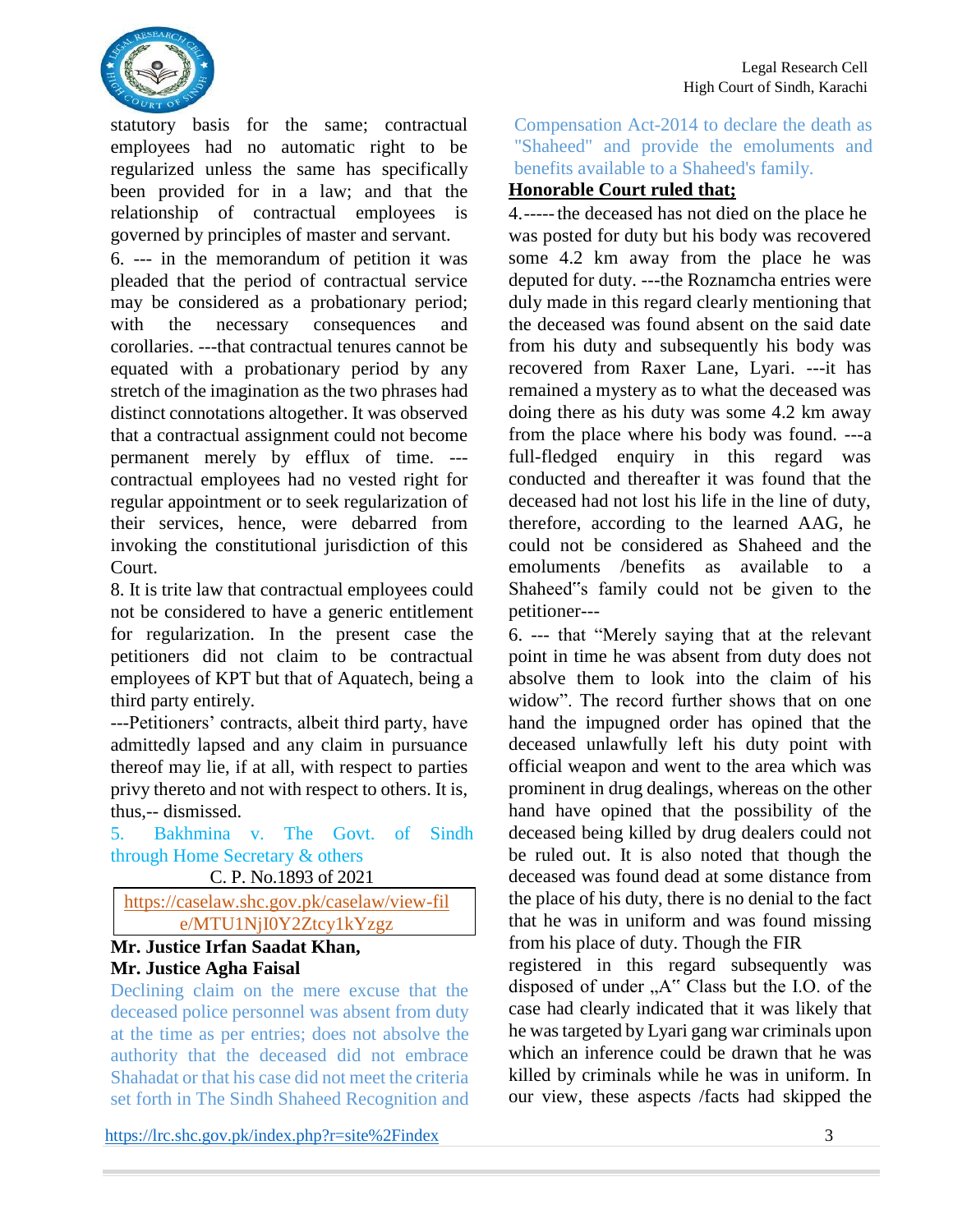

attention of the AIGP Welfare while considering the case of the deceased.

6. M/s. M. Mubbashir Traders and two others v. Sindh Revenue Board

Special Sales Tax Reference Appln. No.06

..2019

[https://caselaw.shc.gov.pk/caselaw/vie](https://caselaw.shc.gov.pk/caselaw/view) [w-](https://caselaw.shc.gov.pk/caselaw/view)file/MTUzODU5Y2Ztcy1kYzgz

## **Mr. Justice Aqeel Ahmed Abbasi Mr. Justice Zulfiqar Ahmad Khan**

What is the doctrine of "Exhaustion of rights after the first sale"?

### **Honorable Court ruled that;**

10.--------------- The said doctrine means that an owner of a particular good ceases to have control over further sale of his goods once he has made a valid transaction of sale. It is usually considered as a litmus test in the cases of intellectual property rights. However, the same ratio could also be used in all such cases where a court has to examine residual effect of a sale agreement. In a typical sale of goods agreement, upon receipt of considerations, the seller assures delivery of goods in the hands of the buyer, however at certain times the seller is also made responsible to provide for warranties. Other than that, usually such agreement is a close-end arrangement where the buyer is free to use, sell, lend or even abandon or destroy the goods if found unfit for the purpose. If, however, there appears that even after the first sale, the seller retained power to exercise control over the goods, the doctrine of exhaustion of rights becomes an instrument to microscopically analyze such relationship

13. ----- We are also cognizant of the legal position that while construing a document, the whole document is to be read and be considered to ascertain the scope and object of the document. In other words, for determining the true purpose of a document, one must look into its substance and not the form. --- "a statute/instrument/document is to be read as whole, and an attempt has to be made to reconcile various clauses for a rationale meaning, while avoiding redundancy to any part thereof". --...in Revenue cases one must look at the substance of thing and not at the manner in which the account is stated".

7. Dewan Cement Ltd and others v. Federation of Pakistan and Others.

C.P. No.D-476 of 2020

<https://caselaw.shc.gov.pk/caselaw/view-file/> MTUyNzg0Y2Ztcy1kYzgz

### **Mr. Justice Syed Hassan Azhar Rizvi. Mr. Justice Zulfiqar Ahmad Khan**

Whether determination by the National Electric Power Regulatory Authority ("NEPRA") of awarding monthly Fuel Charge Adjustment ("FCA") for three (3) years in one go violates the law and the same can be challenged in writ petition?

### **Honorable Court held that:**

28. It is noted from the record that the Decision for FCA for December 2016 was issued after public hearing and Public Notice whereby NEPRA directed that FCA going forward will only be determined after Notification determining KE"s new MYT. Thus, the Petitioners were aware that FCAs pertaining to such months will be charged subsequent to determination and notification of KE"s new MYT, hence in our view such FCA remained as a debt on the petitioners and at this belated stage the petitioner's cannot sustain their plea of not paying it. It is also important to note that the petitioner never impugned NEPRA"s decision dated 12.04.2017 passed on KE"s FCA application for the month of December 2016 hence the same attained finality and the question of applicability of FCA for the months of July 2016 to June 2019 did not turn into a past and closed transaction either.

38. With regards maintainability of these petitions, we could seek guidance from the Apex Court's judgment rendered in the case of Collectors of Customs Valuation Vs. Karachi Bulk Storage & Terminal Ltd (reported as 2007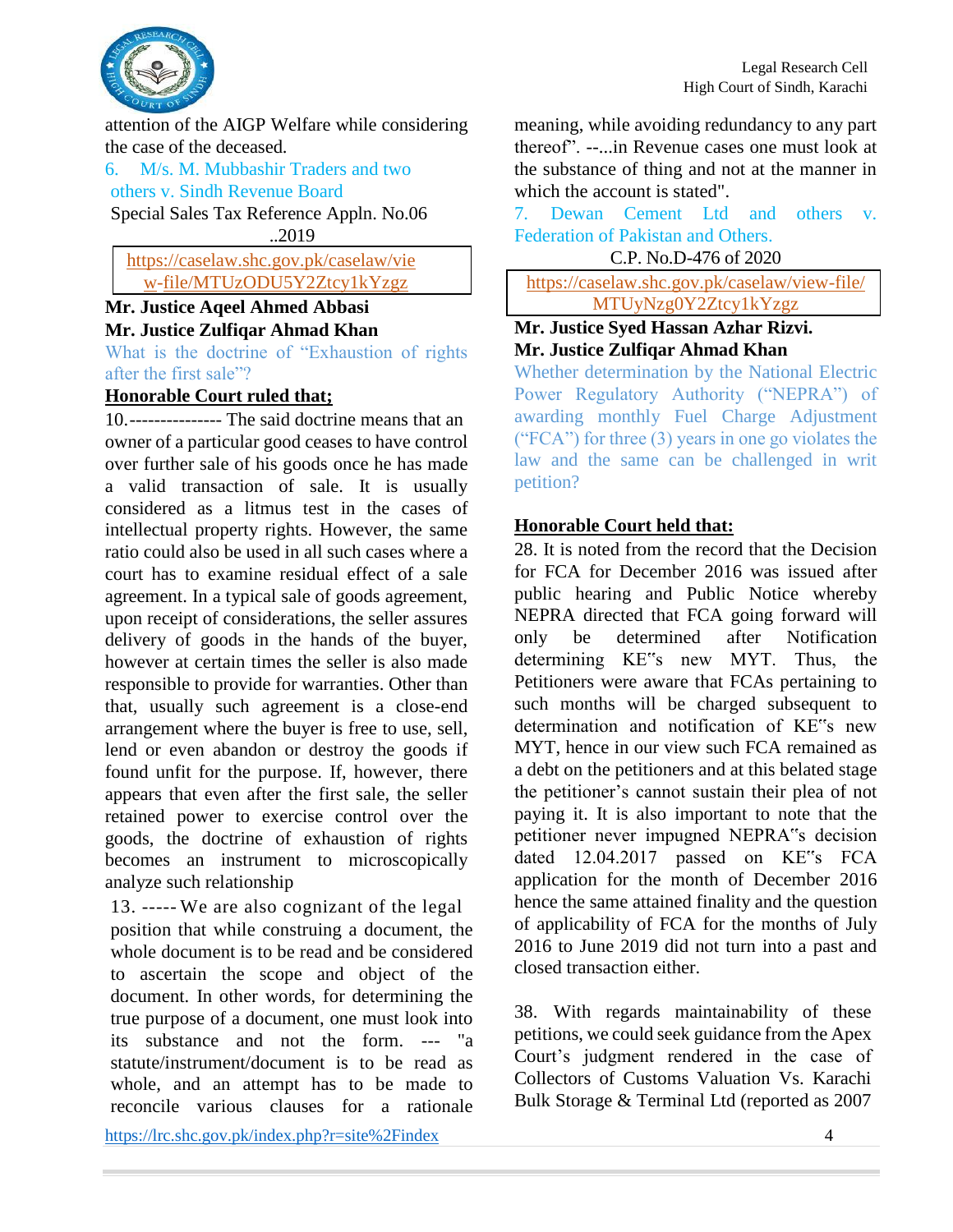

SCMR 1357) where the Apex court ruled that in connection with fixation and enhancement of values, Court must consider as to whether the enhanced value was without disclosing adequate material or reasons therefor, or it was arbitrary, whimsical, capricious. None of these ingredients are present in the claim of the petitioners.

39. With regards Petitioners' counsel argument that the impugned determination purported to impair an existing or vested right, hence cannot be applied or given retrospective effect, we beg to differ from such an assertion. Not paying FCA component of a consumer's electricity bill could never be held as a vested or existing right. To us, it remains a debt and unless satisfied, there would be no release. 40. In light of the foregoing, we reach to an irresistible conclusion that the exercise of passing monthly FCA on to the petitioners on the basis of NEPRA"s determination dated 27.12.2019 is in accordance with law and the timeline provided under Section 31(7) of the Act, 1997 be adhered to, unless any party is restricted for a reason beyond its control, which is a case at hand. The Petitioners clearly failed to avail statutory remedies under the law while the impugned determination was being made and even thereafter, nonetheless there is no cavil that the petitioners owe FCA component to K-Electric and liable to satisfy this debt. These instant Petitions being devoid of merit are accordingly dismissed.

8. Mst. Naz Bibi, deceased through her legal heirs v. Wahid Bux, deceased through his legal heirs and others.

Second Appeal No. 85 of 2019

<https://caselaw.shc.gov.pk/caselaw/view-file/> MTUyNDQ3Y2Ztcy1kYzgz

### **Mr. Justice Nadeem Akhtar**

Can a brother claim a share in National Saving Certificates and service benefits of a deceased brother leaving behind a widow?

### **Honorable Court held that:**

7. ----In view of the above principle laid down by the Shariat Appellate Bench of the Hon'ble Supreme Court in Wafaqi Hakumut Pakistan (supra), the said certificates shall form part of his estate / tarkah and are thus inheritable. Despite the fact that it is not disputed that the appellant was nominated in respect of the said certificates to the extent of 100% by the deceased himself during his lifetime, such nomination shall not affect the right of inheritance of other legal heir(s), who is respondent No.1 in the present case. It is well-settled that a nominee is not entitled to exclusively claim or receive any property or benefit falling in the category of tarkah of the deceased; nomination does not confer any title in favour of the nominee; and, a nominee is merely a trustee and does not become the owner. The above view is supported by Mst. Ameeran Khatoon (supra) and Lt. Muhammad Sohail Anjum Khan (supra) relied upon by learned counsel for respondent No.1. In view of the above, respondent No.1 was entitled to inherit, according to his share, the amount of the National Saving Certificates left by the deceased as well as the profit accrued thereon, and thus the finding of the learned appellate Court is correct to this extent.

11. Coming back to the instant case, the claim of respondent No.1 in respect of the severance grant, gratuity and benevolent fund was not justified in view of the law enunciated by the Shariat Appellate Bench of the Hon'ble Supreme Court in Wafaqi Hakumut Pakistan (supra) as the deceased did not acquire any absolute right in respect thereof in his lifetime nor had any of the above fallen due in his lifetime. Thus, the above benefits, not being heritable, could not be treated as part of the estate / tarkah of the deceased, and the amount thereof payable after the death of the deceased shall be distributed only to such member(s) of his family who is/are entitled for the same as per the prevailing rules and regulations of service of the respondent No.2 bank. Learned counsel for the respondent No.2-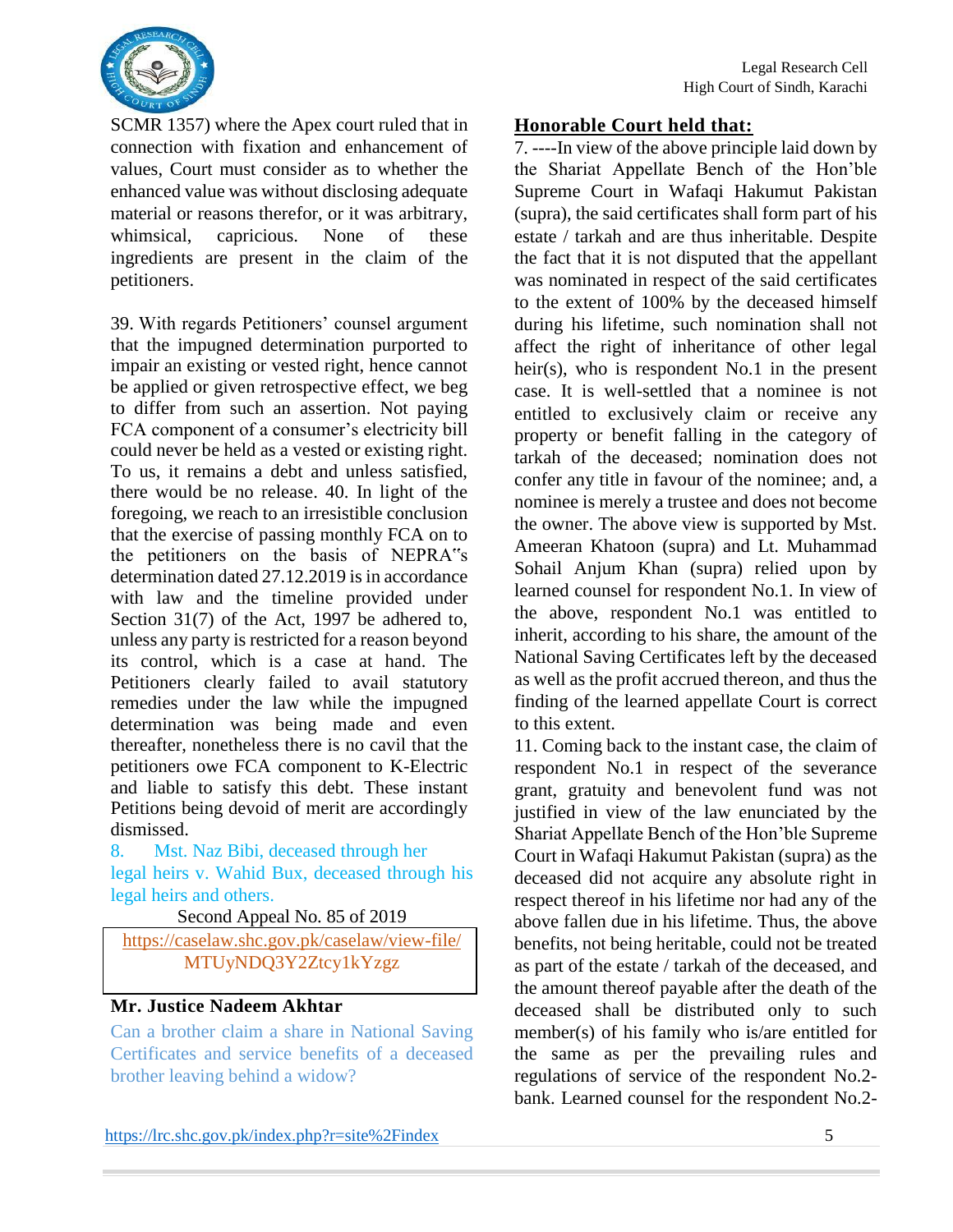

bank relied upon Rule 23 of the Agricultural Development Bank Employees Pension and Gratuity Regulations, 1981, and submitted that the said Rule is followed by the respondent No.2 bank for payment of gratuity as well as all other grants, donations, concessions and compensations after the death of their employees. This Rule provides payment of death-cum-retirement gratuity to the "family" of the deceased employee. Under this Rule, "family" of a deceased employee shall include his / her wife / wives or husband, as the case may be, children, and widow(s) and children of deceased son(s). As siblings of the deceased employee are not included in the above definition of "family", the appellant / widow alone is entitled to receive the entire amount of the above benefits, and respondent No.1 has no right to claim any of the above.

#### 9. Sharafat Ali v. Mst. Shahjahan Begum & Another

Suit No. 1784 of 2010

<https://caselaw.shc.gov.pk/caselaw/view-file/> MTUxODE3Y2Ztcy1kYzgz

### **Mr. Justice Nadeem Akhtar.**

1. Whether the suit is liable to be dismissed in case of non-compliance of order to deposit the balance sale consideration?

2. Whether a suit is liable to be dismissed in the absence of the plaintiff and his counsel on the date of examination of parties and settlement of issues?

### **Honorable Court held that:**

5.---In this context, I may refer to Hamood Mehmood V/S Shabana Ishaque and others 2017 SCMR 2022, wherein the Hon'ble Supreme Court was pleased to hold that it is mandatory for the person, whether plaintiff or defendant, who seeks enforcement of an agreement under the Specific Relief Act, 1877, that on the first appearance before the Court or on the date of institution of the Suit, they shall apply to the Court for permission to deposit the balance amount, and any contumacious / omission in this regard would entail in dismissal of the Suit or decretal of the Suit, if it is filed by the other side. The above view is further fortified by a recent pronouncement viz. Messrs Kuwait National Real Estate Company (Pvt.) Ltd. and others V/S Messrs Educational Excellence Ltd. and another, 2020 SCMR 171, wherein it was held by the Hon'ble Supreme Court that it is now wellsettled that a party seeking specific performance of an agreement to sell is essentially required to deposit the sale consideration in Court; in fact, by making such deposit the plaintiff demonstrates its capability, readiness and willingness to perform its agreed part of the contract, which is an essential pre-requisite to seek specific performance of a contract; and, failure of a plaintiff to meet the said essential requirement disentitles him to the relief of specific performance, which undoubtedly is a discretionary relief. I may also refer to Allah Ditta V/S Bashir Ahmad, 1997 SCMR 181, and Haji Abdul Hameed Khan V/S Ghulam Rabbani, 2003 SCMR 953, wherein the order of dismissal of the Suit for specific performance passed by the trial Court due to the plaintiff's failure in depositing the balance sale consideration in Court, was upheld the Hon'ble Supreme Court. Thus, in view of the well-settled position as discussed above, the Suit was rightly dismissed vide order dated 21.05.2018 as the plaintiff did not deposit the balance sale consideration in Court despite this Court's order dated 12.11.2014.

10.---It is well-settled that when a Suit is fixed for examination of parties and settlement of issues, a plaintiff is required to be present along with his evidence and witnesses; and, in case of his failure, the Suit is liable to be dismissed.

Therefore, no exception can be taken to the dismissal of the present Suit due to the continuous and unexplained absence of the plaintiff and his counsel on the above mentioned four dates, particularly the relevant date, when the Suit was fixed especially for examination of parties and settlement of issues.

11. Regarding the contention of learned counsel

<https://lrc.shc.gov.pk/index.php?r=site%2Findex> 6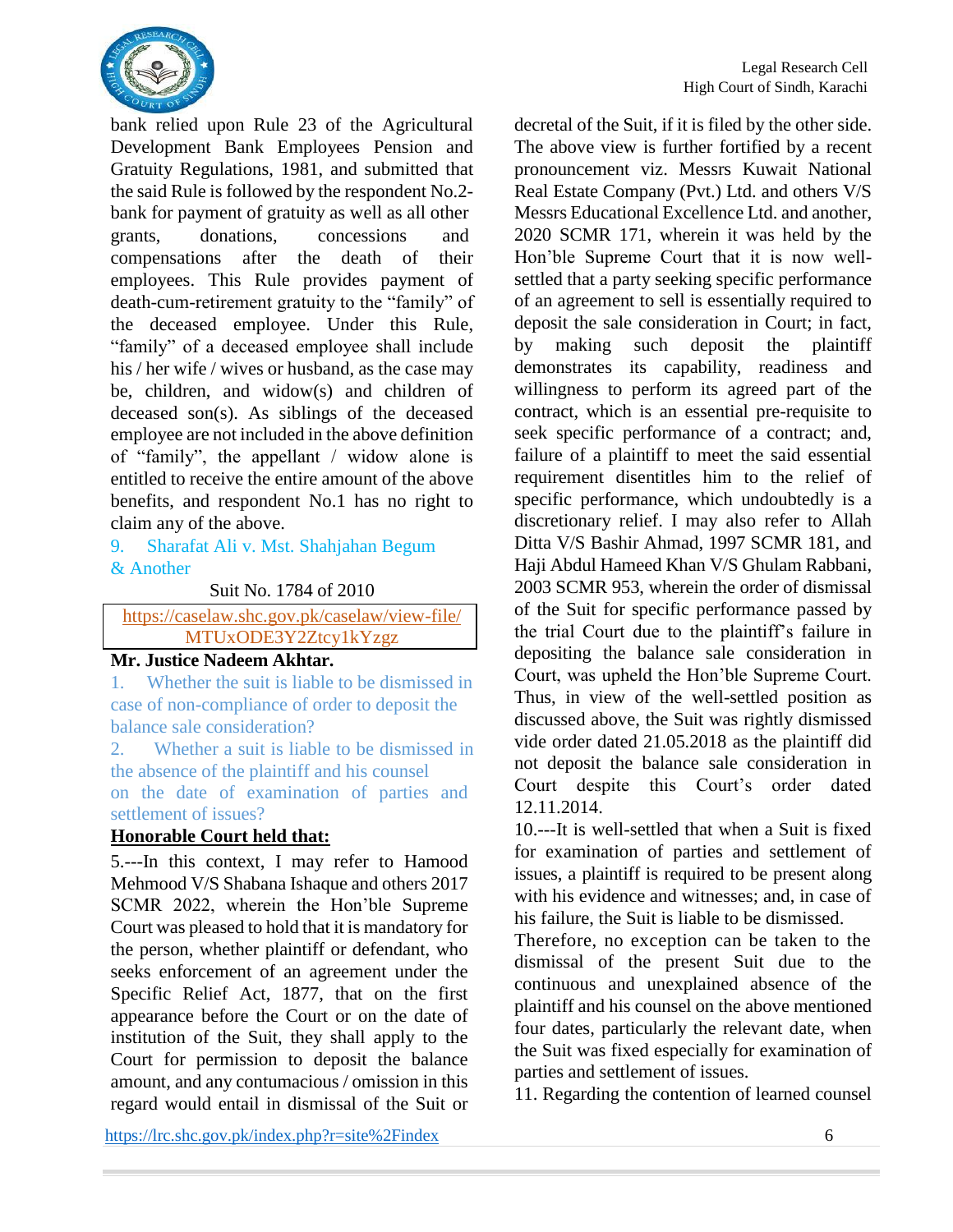

for the plaintiff that the objections filed by the defendants are not supported by their affidavit and they have not filed any counter affidavit, it may be noted that the counter affidavit of the defendants would have been relevant if any factual controversy had been raised in this application by the plaintiff which would have required specific denial by the defendants. The non-deposit of the balance sale consideration by the plaintiff despite this Court's order and the continuous and unexplained absence on his behalf on the above mentioned dates, particularly the relevant date, is a matter of record. Therefore, filing of counter affidavit by the defendants was immaterial.

10. Chief Revenue Authority/Member (RS & EP) Board of Revenue Sindh, Karachi

Civil Reference No.02 of 2018

<https://caselaw.shc.gov.pk/caselaw/view-fil> e/MTU1MzIyY2Ztcy1kYzgz

#### **Mr. Justice Muhammad Shafi Siddiqui Mr. Justice Muhammad Junaid Ghaffar Mr. Justice Omar Siyal**

1. What will be the basis for the calculation of stamp duty, where a property is sold out on the basis of a decree of court?

2.Whether Sub-Registrar and Inspector of Stamp will question the valuation of property on the basis of court decree or sale

consideration mentioned in the instrument?

### **Honorable Court ruled that;**

13. -------------- "Had it been in performance of decree, an instrument is being registered, it ought to be on the basis of value determined in the decree and/or agreement entered into for which performance is to be made in terms of Court decree. In such situation there was no occasion for altering/undervaluing the property to avoid stamp duty as the value is already determined by Court of law or decree. It is only in case when the property has changed its status lawfully i.e. from a built-up property to an open plot or from a semi-constructed property to a fully constructed property, the value of the property may be altered in instrument sought to be registered. Thus, **when the property sold out on the basis of a decree, which decree has valued the property in question, then the right of valuing the property does not rest with the vendor and vendee and/or the concerned authority**"

11. Imad Samad and 04 others v. Federation of Pakistan & others

C.P. Nos.D-5430... 2020/21

[https://caselaw.shc.gov.pk/caselaw/view](https://caselaw.shc.gov.pk/caselaw/view-file/) [-file/](https://caselaw.shc.gov.pk/caselaw/view-file/) MTUzMTQ4Y2Ztcy1kYzgz

### **Mr. Justice Muhammad Shafi Siddiqui Mr. Justice Muhammad Iqbal Kalhoro Mr. Justice Adnan Iqbal Chaudhry.**

Whether the SRO No. 833(1)/2018 issued in terms of section 19 of Customs Act, 1969 can also be treated as SRO issued by the Ministry of Commerce in terms of Section 3 of the Import & Export Control Act, 1950, permitting the import of vintage cars which are otherwise not importable as being and used in terms of the Import Policy Order of both 2016 and 2020?

### **Honorable Court ruled that;**

"Section 19 of the Customs Act, 1969 primarily deals with a situation for immediate action for the purpose of national security,

natural disaster, national food security in an emergency. Subject to such conditions, limitations or restrictions, as it thinks fit to impose, by notification in the official gazette, exempt any of the goods, imported into or exported from Pakistan or into or from any specific port or station or area therein, from whole or any part of the customs duties chargeable thereon and may remit fine, penalty, charge or any other amount recoverable under this Act. This provision of Customs Act or any notification/SRO issued thereunder could not withstand the requirement or restriction of importability. Importability is a business which originates from commerce division/Ministry of Commerce. It even could not be conceived as lack of coordination between two divisions or precisely by commerce division under Rule 8 of Rules of Business 1973 as it could have been an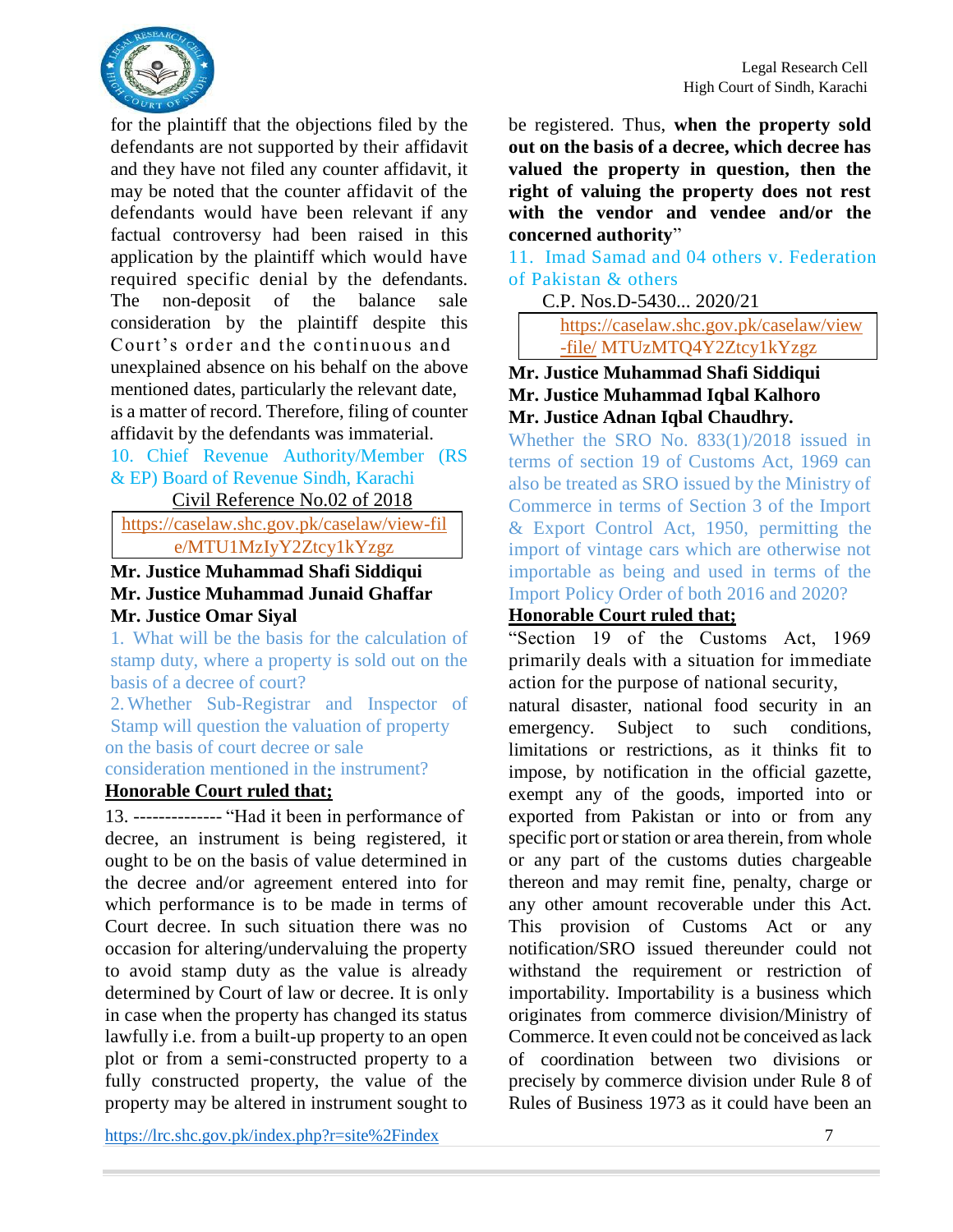

initiative of Commerce Ministry, had it so desire, as far as importability is concerned, which then only could have ended up in consultation with Finance Ministry. **It could not have been an issue of finance division unless the importability is finalized and thus a cart is invented first before birth of a horse. If the Ministry of commerce/Commerce Division has not carved out policy of importability or if the summary of importability of such vehicles is declined by Cabinet/ECC, then SRO 833(I)/2018 is a wasted effort.** The legitimacy of import and export of vehicles is required to be steered in terms of Section 3 of Act 1950. Customs officials thus have lawfully objected to the importability of vehicles on the touchstone that SRO 833(I)/2018 could only be read to the extent of levy of duties and taxes including customs duties, excise and sales tax etc. but cannot be construed as a notification under Section 3 of ibid Act 1950 relaxing the prohibition and restrictions".

12. Govind Ram v. Federation of Pakistan and Others

CP No.D-8642 of 2017

[https://caselaw.shc.gov.pk/caselaw/view](https://caselaw.shc.gov.pk/caselaw/view-fi)[fi](https://caselaw.shc.gov.pk/caselaw/view-fi) le/MTUzNDIwY2Ztcy1kYzgz

#### **Mr. Justice Muhammad Shafi Siddiqui**

1. Whether an undisclosed amount to be considered as laundered money?

2. Whether non-declaration of an asset by an assessor is a scheduled offence under the ordinance?

3. How to determine the true purpose of a document?

4. Whether the officer concerned has the jurisdiction to issue notices/ summons under section 176(1)(b) of the Income Tax Ordinance, for unexplained amounts which came in and went out of the account?

### **Honorable Court ruled that;**

The moot question, however, remains that the department by taking advantage of the provision

<https://lrc.shc.gov.pk/index.php?r=site%2Findex> 8

went on to travel beyond the aforesaid provision primarily required for evidence and explanation, by conceiving the undisclosed amount as laundered money. No one could deny powers and jurisdiction of the concerned officer requiring explanation of an amount which is not taken into consideration for taxation purposes, however, it is a pre-conceived idea that such amount is considered as laundered money. Some of the proceeds/amounts which may at a given time formed part of the account, as it came in and gone out of the account and was not taken into account for taxation purposes and the assessee may have reason to explain, however, it may require explanation from an assessee first. We are clear in our minds that **unless and until such explanation is forwarded and an opportunity is given to the petitioners to explain the un-accounted amounts, not made part of the taxable income, it would be premature to consider the amount as laundered money. Non-declaration of an asset by an assessee under the Ordinance is not a scheduled offense, unless proved otherwise** as required under the relevant law which in this case is Anti-Money Laundering Act, 2010 [AMLA-2010] which requires an independent exercise.

However, we are not in agreement with the petitioner's counsel that the officers concerned had no jurisdiction to issue notices/summons under Section 176(1)(b) of Income Tax Ordinance, for calling an explanation. We are therefore, of the view that unexplained amount which came in and went out of the account, could be inquired about and an explanation could be sought but until and unless an explanation is forwarded by the assessee to the dissatisfaction of the officer concerned, it is inconceivable at the said premature stage that it was laundered money which is defined under Anti-Money Laundering Act, 2010. Any amount which is not accounted or not considered as taxable amount not necessarily be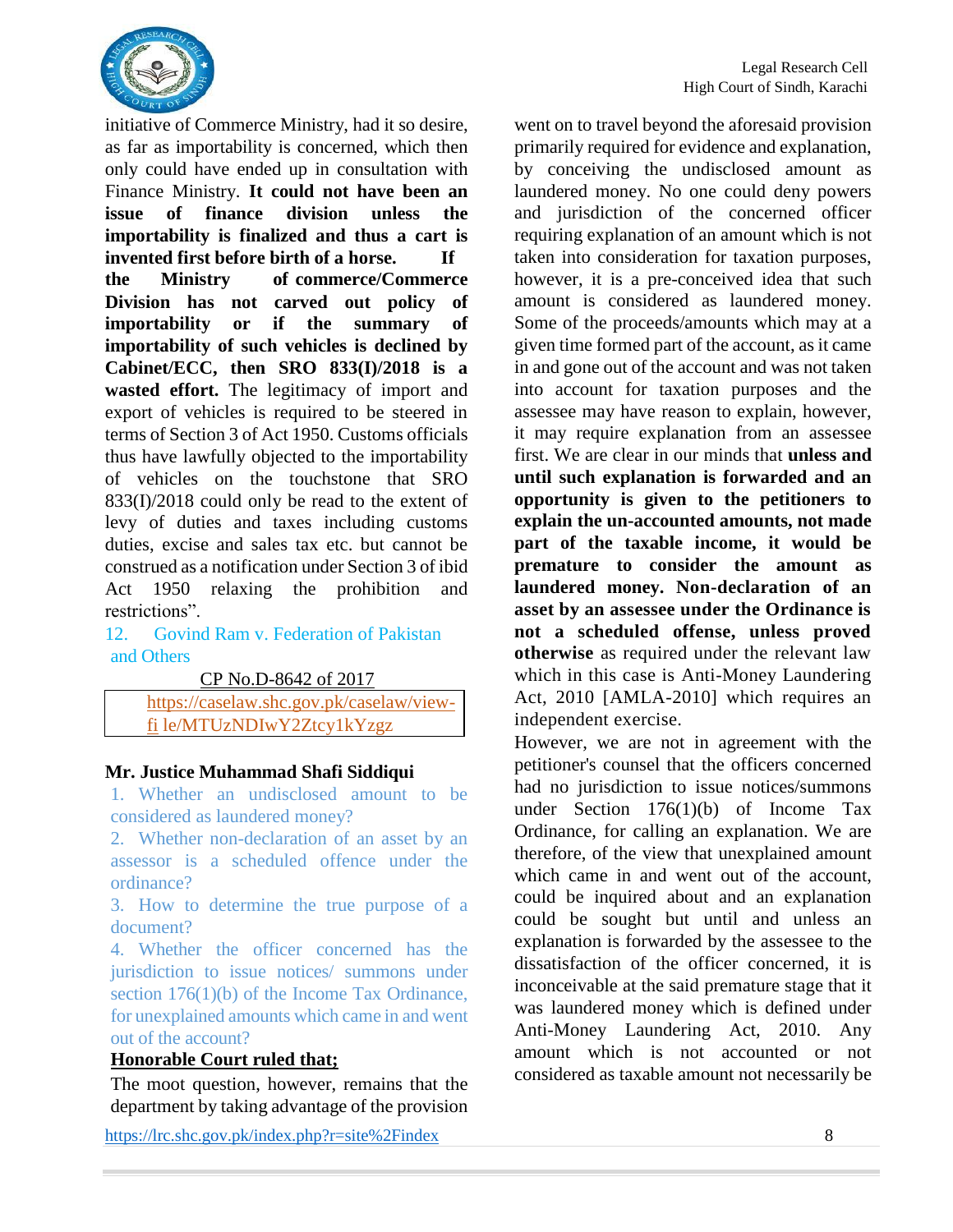

the laundered money having meaning under AMLA-2010.

13. Iqbal Hussain Channa v. National Accountability Bureau & others C.P. No.D-6306 of 2021

<https://caselaw.shc.gov.pk/caselaw/view-file/> MTU0Nzc4Y2Ztcy1kYzgz

### **Mr. Justice Naimatullah Phulpoto Mr. Justice Abdul Mobeen Lakho**

Without passing of an interim order on a prearrest bail application and fixing it for hearing, issuing notice to special prosecutor NAB amounts to the cancellation of the application.

### **Honourable Court held that:-**

08. In the present case, learned Administrative Judge, Accountability Courts Sindh, Karachi, admitted the pre-arrest bail application on 20.10.2021 and only issued notice to the Special Prosecutor NAB; he was required to pass orders regarding interim pre-arrest bail on pre-arrest bail application or its dismissal on the same day, in accordance with law. Issuance of notice to the Special Prosecutor NAB, by learned Administrative Judge, in such a way and fixing the hearing of the pre-arrest bail on 26.10.2021, without passing interim

orders, *ex facie* amounts to dismissal of the bail before arrest application.

9. Consequently, this constitution petition is converted to an application for protective bail. Office is directed to assign its number accordingly.

14. Employers Federation of Pakistan & others v. Govt. of Sindh & others

C.P. Nos. D -4596 of 2021

<https://caselaw.shc.gov.pk/caselaw/view-file/> MTU0NTc4Y2Ztcy1kYzgz

### **Mr. Justice Salahuddin Panhwer Mr. Justice Adnan-ul-Karim Memon**

<https://lrc.shc.gov.pk/index.php?r=site%2Findex> 9 Fixing of minimum wages is a legislative act lying with its competence, not with the Wages Board. The government is alone that can agree or disagree with the Wages Board's recommendation. Even after declaration or

notification, even can refer back to the Wages Board for reconsideration of an inequitable rate, but such a referral does not operate as a suspension of declared or notified minimum wages.

### **Honourable Court held that:-**

39. The section 5 of the Act provides that the Board after resorting to detailed criterion may "recommend" minimum rates of wages. Here, it is worth hammering that deliberate use of word 'recommend' needs to be given its due meaning which is ordinarily defined as:-

"to suggest that someone or something would be good or suitable for a particular job or purpose, or to suggest that a particular action should be done."

40. Such recommendation, we shall add, cannot be given the status of 'binding decision' or an 'award', so is passed by an authority within competence to pass such an "award".

The "award", per Black"s Law Dictionary means:-

"A final judgment or decision, esp. one by an arbitrator or by a jury assessing damages..."

42. The Act provides procedure for the Board in recommending the minimum wages rate while it is only the Government to declare the same or even was! is competent to take exceptions (see Section  $6(1)(a)$  of the Act) which, even, includes returning the same back to the Board for reexamination (see Section 6(b) of the Act), therefore, we are of the view that the 'recommendation' of the Board, cannot be termed as binding upon the competent authority which, per law, is competent to make such declaration. In view of the above legal position, we would take no exception to the legal position that 'fixing of minimum wages' is a legislative act and will reiterate that the competence thereof was ! is lying with the Government and not with the Board.

43. The above provision and subsection (s) thereof, prima facie, makes it clear that it shall be the Government alone to agree and disagree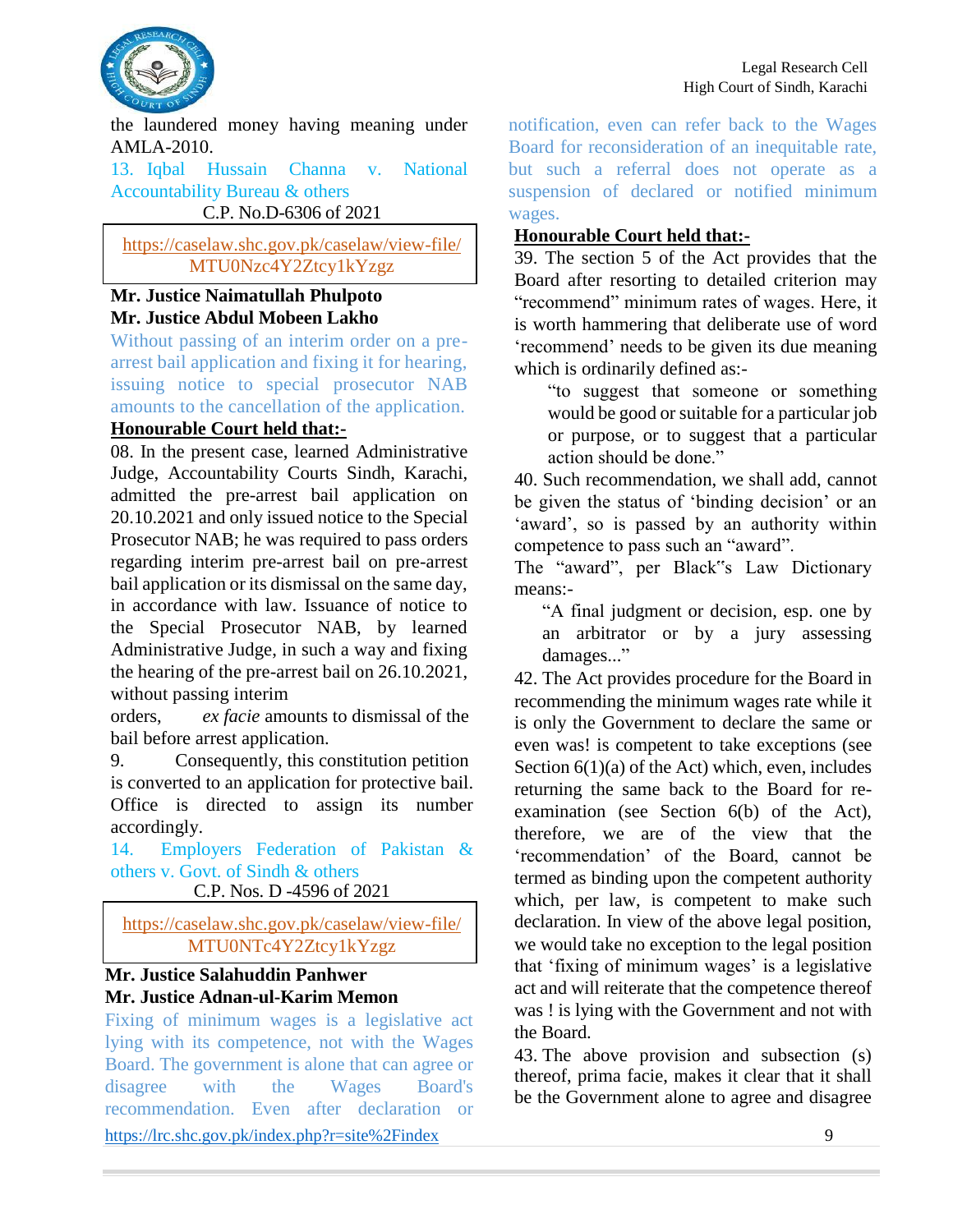

with such 'recommendation' and even after such declaration notification, if the government finds that "any such rate is inequitable to the employers or the workers" the government can competently refer the matter back to the Board for re-examination of the 'question of inequitable of such fixed amount not only for workers but also for employer(s) too'. This, prima facie, shows that the question of any grievance, even after publication of notification, can well be redressed by approaching the Government within the meaning of said subsection. Here, it is worth to add that such referral back to the Board shall, ipso facto, would not operate as suspension of the declared! notified minimum wages rate.

#### 15. Hassan Alias Ali Hassan v. The State

Criminal Appeal No.D-123 of 2019 Confirmation Case No.23 of 2019

https:!!caselaw.shc.gov.pk!caselaw!view -fil e!MTU1NzIyY2Ztcy1kYzgz

### **Mr. Justice Muhammad Iqbal Kalhoro Mr. Justice Adnan-ul-Karim Memon**

Acquittal in the case of the recovery of a pistol means the prosecution could not prove the mode of recovery as asserted. However, it does not have any effect on the connected case of murder, which has been proved from evidence with a matching profile aligning the empties recovered from the spot with the pistol.

#### **Honourable Court held that:-**

9. Their unshaken account, despite lengthy but unfruitful cross examination, is further supported by medical evidence that gives an exact account of the locale of injuries sustained by the victims as narrated by them. The circumstantial evidence i.e. recovery of crime weapon from the appellant and positive forensic report qua its matching with empties recovered from places of the incident further seals the frame around narration of incident given by the witnesses about role played by the appellant. There is no delay in sending the crime weapon and the empties, recovered on the same day i.e.24.06.2007, to forensic experts to induce any idea of contrivance in setting up such evidence against the appellant. All such pieces of evidence tend to reflect a complete mosaic the incident is made of in which the appellant's involvement in the offense is indelibly noticeable. There could be assumed no other hypothesis in presence of such evidence except guiltiness of the appellant. The acquittal of the appellant in the case of recovery of the pistol from him will not have any adverse bearing on merits of this case. For the reason, such acquittal at the maximum would mean the prosecution was not able to establish its possession by the appellant at the time of its recovery from him, or that manner

and mode of recovery of the pistol from the appellant, as asserted by the prosecution, has not been established. Its use by the appellant to murder the deceased is altogether a different fact which has been proved not only from the evidence of eye witnesses but from matching profile aligning the empties recovered from the spot with the pistol.

16. Muhammad Zulfiqar through LRs v. Pakistan Railway Employees Cooperative Society and another.

Suit No.1911 of 2010

[https://caselaw.shc.gov.pk/caselaw/view](https://caselaw.shc.gov.pk/caselaw/view-file/MTU1NTI2Y2Ztcy1kYzgz)[file/MTU1NTI2Y2Ztcy1kYzgz](https://caselaw.shc.gov.pk/caselaw/view-file/MTU1NTI2Y2Ztcy1kYzgz)

### **Mr. Justice Zulfiqar Ahmad Khan.**

Whether a boundary wall around a plot having not more than eight feet height amounts to building, and requires approval from the cantonment Board?

### **Honorable Court held that:**

14. It appears that the defendant No.2 has asserted that it has the competency to regularize the construction of the boundary wall, which could not have been erected without the permission of the said defendant. Perusal of section 185 of the Cantonment Act, 1924 stipulates that admittedly the defendant No.2 is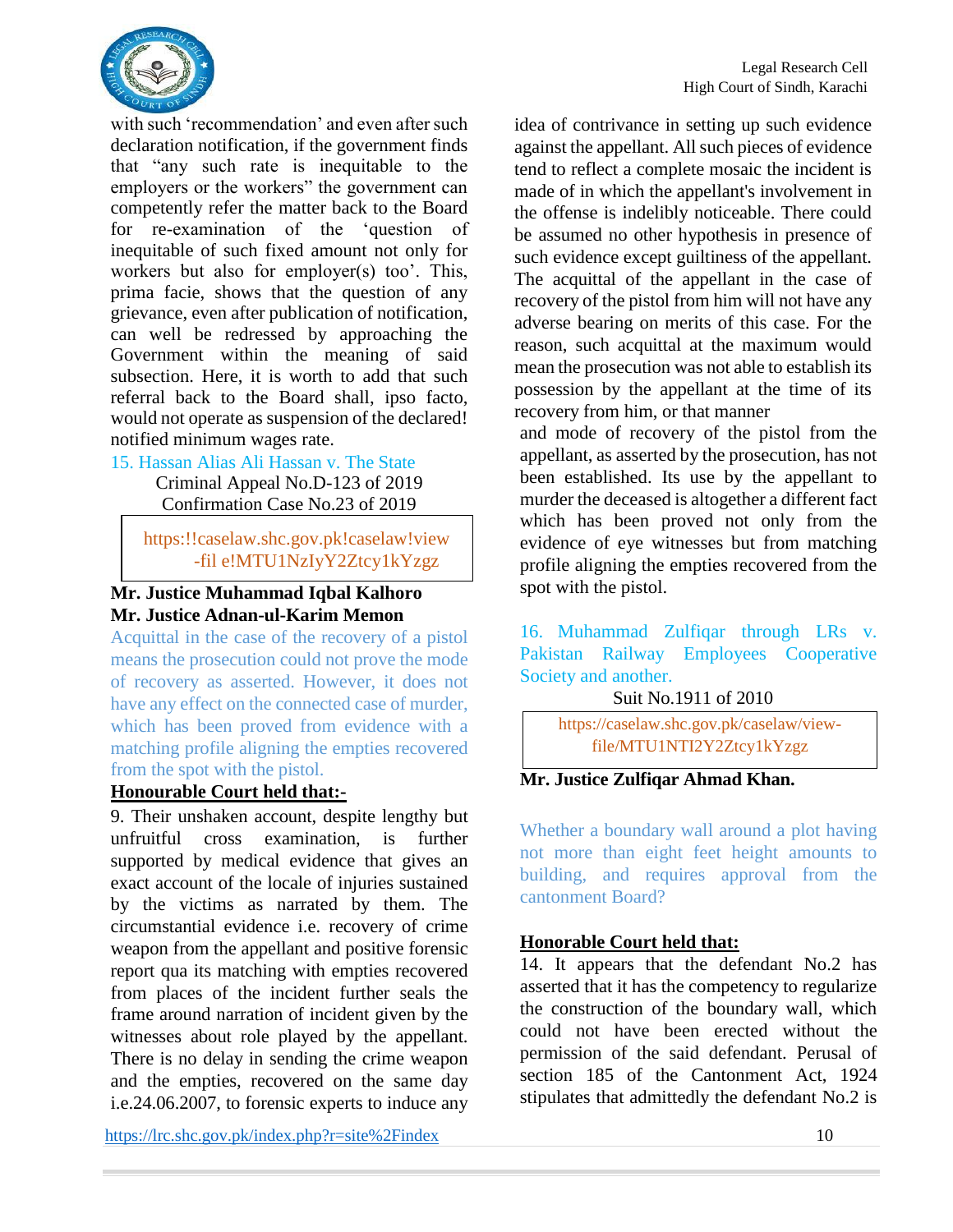

empowered to regularize buildings and to stop erection or re-erection thereof, and to demolish, if such erection or re-erection is offensive of section 184 of the Act and it can also be seen that 184 is a penal section that imposes penalty if one raises illegal construction, however per learned counsel, the word "building", as used in section 185 is defined by section 2(iv) as under:- "2. Definitions:- In this Act, unless there is anything repugnant in the subject or context,- (iv) "building" means a house, outhouse, stable, latrine, shed, hut or other roofed structure whether of masonry, brick, wood, mud, metal or other material, and any part thereof, and includes a well and a wall (other than a boundary wall not exceeding eight feet in height and not abutting on a street) but does not include a tent or other portable and temporary shelter". (Emphasis supplied)

15. Perusal of the said definition clearly shows that a "building" is held to means a house, outhouse, latrine, shed, hut or other roof structure whether of masonry, brick and includes a well and wall other than the boundary wall not exceeding eight feet in height and not abutting on a street. The judicial wisdom contained in the said provision loudly speaks that erection of a boundary wall around a plot having not more than eight feet height, and not abutting on the street, does not amount to a building requiring approval from the Cantonment Board.

16. In the circumstances, this being pure a question of law, where perusal of section 185 read with section 2(iv) of the Cantonment Act, 1924 leave no doubt in my mind that raising of boundary wall of less than eight 8 feet in height as long as it does not abutt a street, does not require approval by the defendant No.2.

17. Danish Ilahi & others v. Mariam Kamran & others.

(Suit No.758 of 2020) (CMA No. 5467/20)

<https://caselaw.shc.gov.pk/caselaw/view-fil> e/MTU2MDM5Y2Ztcy1kYzgz

## **Mr. Justice Zulfiqar Ahmad Khan**

1. Whether the relationship between Principal Debtor and Surety is governed by the principles of the Contract of Guarantee? 2. How to distinguish a 'Surety' from a 'Guarantee? 3. What is the doctrine of "beneficium ordinis seu excussionis"? 4. What is the legal value of agreements signed During the Iddat Period of Muslim Women"?

### **Honorable Court held that:**

19. As drawn from the forgoing analysis, relationship between Principal Debtor and Surety seems to be governed by the principles of the Contract of Guarantee which is one of a specific performance contract. It is so because it calls for an equitable relief as it is not the usual legal remedy where compensation for damages could be adequate as the law prescribes that in an event where the actual damage for not performing the contract cannot be measured or monetary compensation is not adequate, one party can ask the court to direct the other party to fulfill the requirements of the contract, which is a discretionary relief, i.e., left to the court to decide whether specific performance should be given to a party asking for it or not--- The primary difference between these is "the time at which a creditor can collect from each." With the concern of suretyship, the creditor can look to the surety for an immediate payment upon the occurrence of a default payment by a debtor. However, whereas a guarantor is an individual, the creditor first asks to collect the debt from the principal debtor before demanding the performance from the guarantor---

23. In the case at hand, even if contents of the agreement dated 30 May 2016 are admitted, it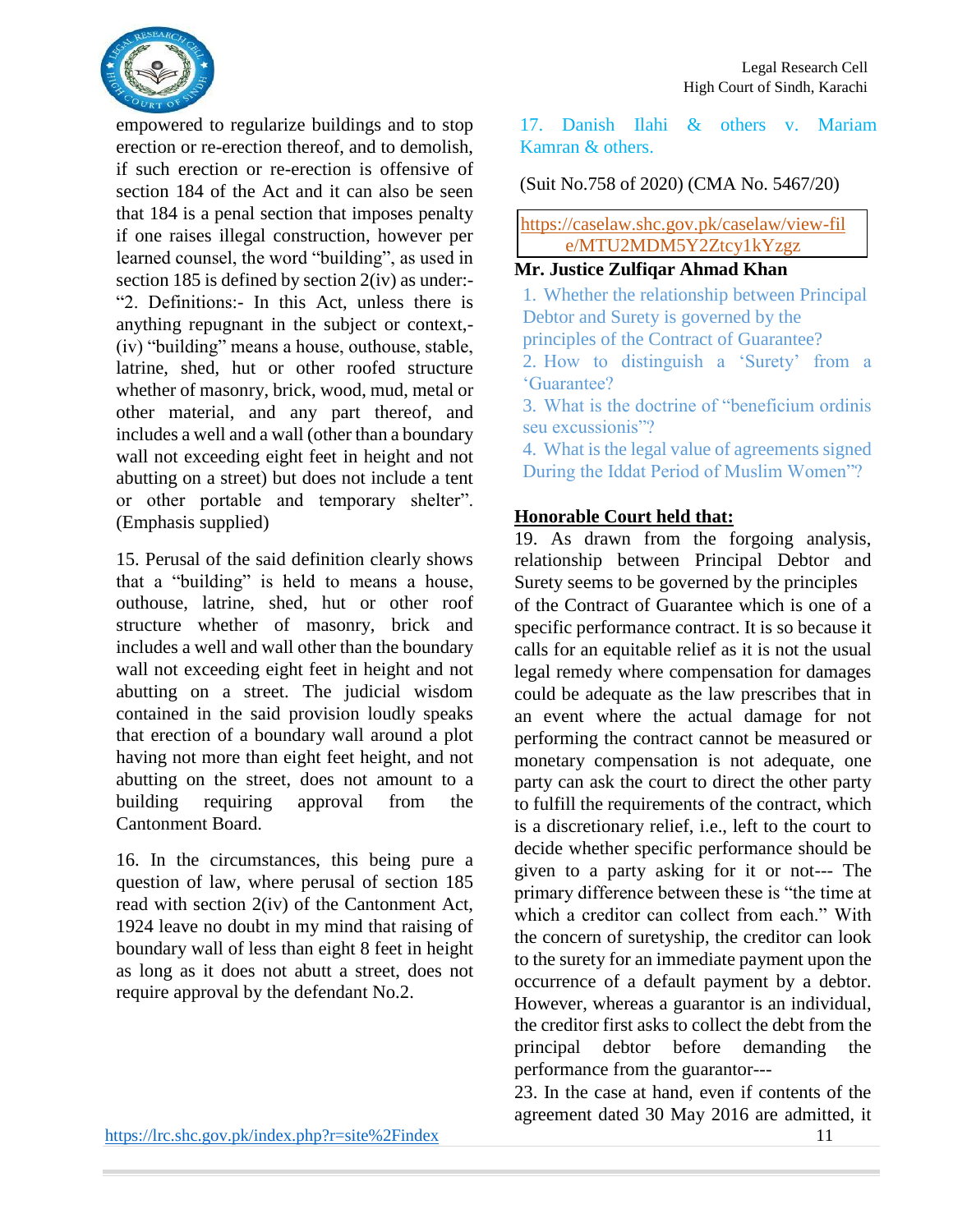

clearly does not provide that the grieving family consented to their subrogation by the Plaintiffs. In above discussion one must also keep sight on the principle of beneficial "beneficium ordinis seu excussionis" which means that the benefit protects the surety by compelling the creditor to first proceed against the principal debtor. This legal principle ensures that a creditor must first of all should obtain all that's possible from a debtor's estate before proceeding against the surety.

25. Last but not least, a few words about 'presumed undue influence' principle. As the nomenclature suggests, this form of undue influence arises out of a relationship between two persons where one has acquired over another a measure of influence or ascendancy, of which the ascendent person then takes advantage without any specific overt acts of persuasion. Typically, this occurs when one person places trust in another to look after his affairs and interests, and the latter betrays this trust by preferring his own interests--- While the research conducted on the question of "Legal Value of Agreements signed During Iddat Period of Muslim Women" did not show that any agreement signed in these days would be invalid, however sanctity to such agreements in my humble view could not be given flawlessly. Application of presumed undue influence principle cannot be ruled out as both the ingredients for presumption of undue influence being (a) a relationship of trust and confidence in relation to the management of a subservient party's affairs; and (b) a transaction which by its nature called for an explanation3 existed in the case at hand and application of the principles set up by Royal Bank of Scotland v. Etridge (Supra) cannot be ruled out.

18. Nandomal through his Legal Heirs and others v. The P.O. Sindh through the Secretary Rehabilitation Sindh and others and Haji Doulat Khan through his Legal Heirs and others

|  | R. A. No. $S - 34$ of 2003 |  |
|--|----------------------------|--|
|  |                            |  |

[https://caselaw.shc.gov.pk/caselaw/view](https://caselaw.shc.gov.pk/caselaw/view-file)[file](https://caselaw.shc.gov.pk/caselaw/view-file) /MTU0MTM4Y2Ztcy1kYzgz

#### **Mr. Justice Muhammad Faisal Kamal Alam**

1. Whether merely on the basis of possession, a person does have locus standi to challenge the allotment/transfer?

2. Whether Civil Courts had jurisdiction to question the validity of the orders passed by the Settlement Authorities?

### **Honorable Court held that:**

9....when a property is in litigation, it cannot be a subject matter of auction by the Settlement Authorities. --- since appellants (of the reported case) were neither the allottees nor they were considered to be entitled to the transfer of the plot in dispute, therefore, they had no locus standi to file the suit and challenge the transfer of the plot in dispute in the names of the respondents---a person merely on the basis of

long period of possession cannot challenge the transfer of property in favor of some other person

10 ..... To corroborate his testimony regarding being in possession since 1949, at least the Applicants' witness should and could have produced the rent receipts, particularly, when they claim that they were paying rentals to the government; but no documentary evidence in this regard was produced. It is also a settled principle of evidence law that documentary evidence excludes the oral evidence. The claim of Applicants is based on oral assertion, whereas, admittedly, the rebuttal / stance of Respondent No.4 is corroborated by official documentary evidence, in particular, the PTO (Provisional Transfer Order) dated 11.11.1959 and PTD dated 25.10.1967, which is a title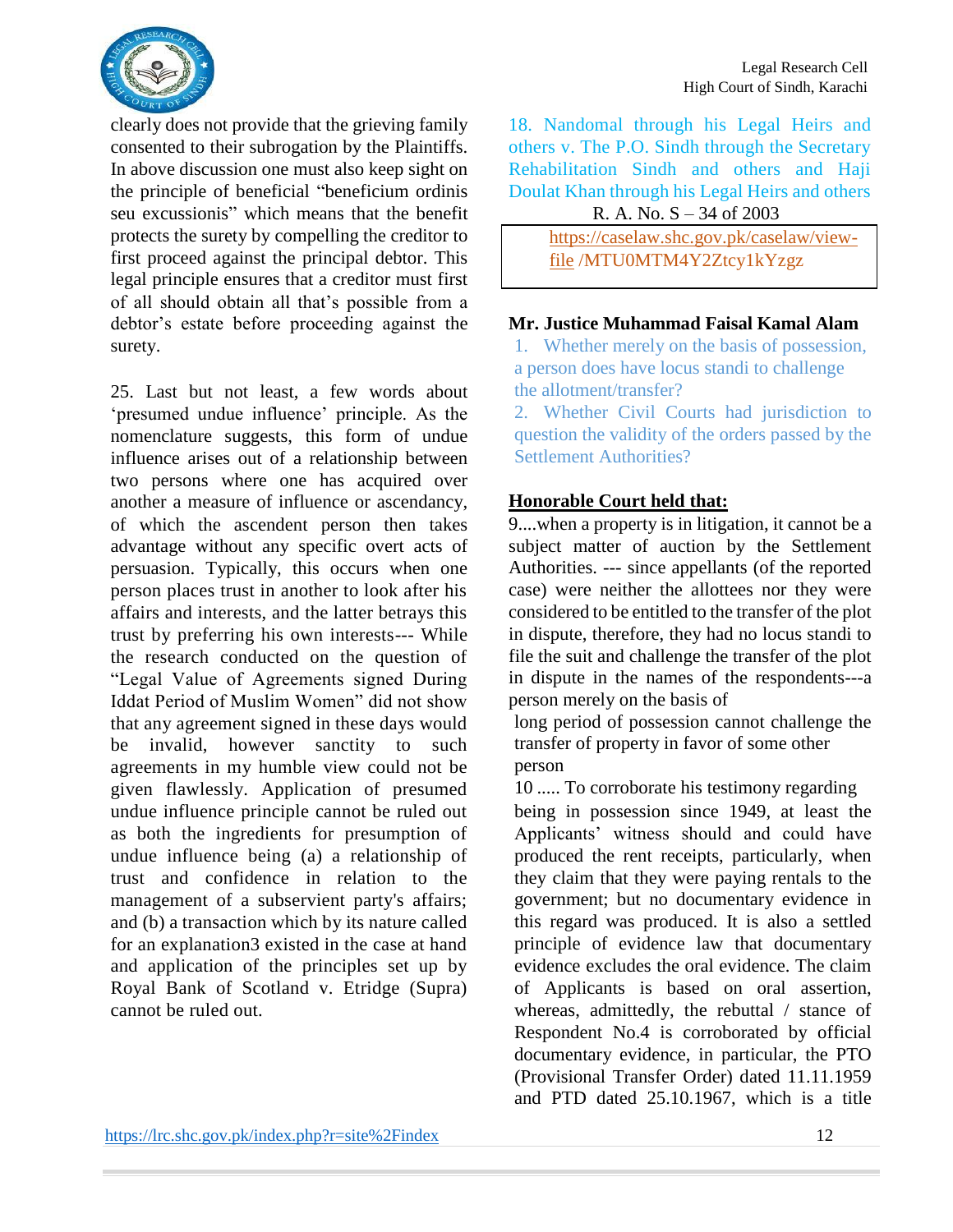

document, authenticity whereof was not challenged but procedure adopted for its issuance to said late Doulat Khan, was questioned as discussed above, which too the Applicants have failed to prove.

15--- since the Applicants who were never allotted/transferred the Subject Property, merely on the basis of their possession, did not have local standi to challenge the allotment/transfer in favor of the above named predecessor-ininterest of Respondent No.4. If at all there was a case of allotment in violation of the Relevant Law, the official Respondent's are the concerned authorities in this regard to take appropriate action, that too through due process of law and not otherwise.

### Whether Civil Courts had jurisdiction to question the validity of the orders passed by the Settlement Authorities?

--------while holding that in terms of the Sections 22 and 25 of the afore-referred Relevant Law, civil Courts had no jurisdiction to question the validity of the orders passed by the Settlement Authorities. If a person / applicant did not apply for transfer of a house in his possession, but allows another person to have it, it can be safely inferred that he had no desire to get that house; to such facts, principle of estoppel can also be pressed into service and a challenger is estopped from claiming the same property later on after being unsuccessful under the Earmarking Scheme (under the relevant law and rules) and if a house is already disposed of, then the matter cannot be reopened.

\*\*\*\*\*\*\*\*\*\*\*\*\*\*\*\*\*\*\*\*\*\*\*\*\*\*\*\*\*\*\*\*\*\*\*\*\*

### <https://lrc.shc.gov.pk/index.php?r=site%2Findex> 13

### **19. SELECTED ARTICLES**

### 1. **IS MAGISTRATE UNDER S. 30 OF THE CR. P.C COMPETENT TO TRY CASES UNDER THE SINDH ARMS ACT**?

#### **Authored by:**

#### *Mr. Haleem Ahmed*, Additional District & Sessions Judge, Karachi East

The Code of Criminal Procedure ("Code") envisages two tiers of Courts i.e. Court of Sessions & Court of Magistrate, besides the High Court, which is the Constitutional Court and not established by the Code. Unlike Sessions Court, the Court of Magistrate is vested with ordinary, special and additional powers under the Code at different levels of criminal proceedings. Ordinarily, a Magistrate cannot pass a sentence exceeding three years imprisonment. However, s. 30 of the Code vests in the Magistrate power to try as a Magistrate all offences not punishable with death. The Provincial Assembly of Sindh has enacted the Sindh Arms Act, 2013 ("Act") in recent times, which provides for offences pertaining to arms & ammunition, where the maximum punishment for the offence is extendable to fourteen years imprisonment. The debate has sparked within the legal fraternity in general and district judiciary in particular whether Magistrate vested with special jurisdiction s. 30 of the Code is competent to try offences under the Act, notwithstanding anything contained in the Act-----.

### **Available at:**  2021 S B L R, Article-17, Page No. 17

### **2. "INQUEST REPORT"**

#### **Authored by:**

*Mr. Naeem Akhtar*, Civil Judge & Judicial Magistrate / Research Officer, Legal Research Cell (LRC) High Court of Sindh.

This article explains the provisions of the inquest report, its main ingredients, and Implications along with the relevant provisions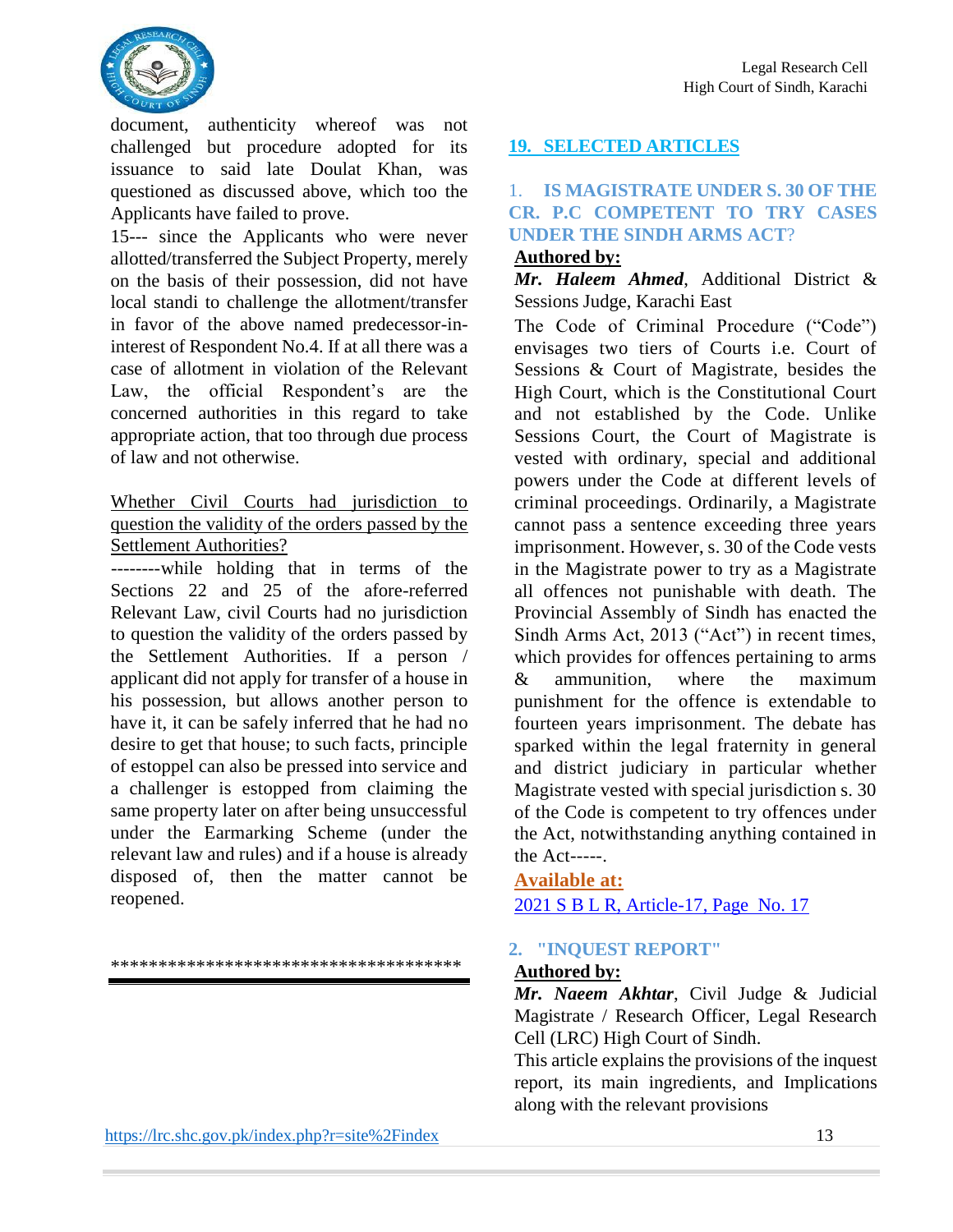

of the law and landmark judgments of the honourable apex courts. The expression 'inquest' has not been categorically defined in the Code of Criminal Procedure, 1898. The meaning of Inquest is to pursue legal or judicial inquiry to ascertain the facts. The literal meaning of the expression of 'inquest' is "a judicial inquiry to ascertain the facts relating to an incident". According to the Black's Law Dictionary, the term 'inquest' means an inquiry conducted by the medical officers or sometimes with the help of a jury into the manner of death of a person, who has died under suspicious circumstances or has died in prison. The provisions relating to the inquest report are covered under Part V, Chapter XIV of the Code. An inquest is a judicial inquiry in common law; mainly one held to determine the cause of a person's death, conducted by a judge, jury, or government official; an inquest may or may not require an autopsy carried out by a coroner or medical examiner. Generally, inquests are only conducted when deaths are sudden or unexplained.

#### **Available at:**

<https://www.academia.edu/63512115/An> Artic le\_Research\_Paper\_on\_INQUEST\_REPORT by\_Mr\_Naeem\_Akhtar\_Serving\_as\_Research Officer Civil Judge and Judicial Magistrate Legal Research Cell L R C Sindh High Co urt at Karachi

### 3. INVESTMENT CLIMATE STATEMENT- JUST A FALLACY

#### **Authored by:**

*Mr. Asghar Ali Mahar*, Civil Judge & Judicial Magistrate / Research Officer, Legal Research Cell (LRC) High Court of Sindh

This article aims to dispel a common misconception introduced by the 2021 Investment Climate Statement, which was supposed to be based on the 2020 World Justice Project (WJP) Rule of Law Index and has been contradicted by its articulator's retreating statements when some countries have countered them with proof that the whole data of the WJP

was surmises-oriented and wrong, and, similarly, the Pakistan government. The Legal Research Cell has contributed to exposing the prejudicially introduced fallacy in order to safeguard the judiciary's reputation.

### **Available at:**

<https://www.academia.edu/64702101/Investme> nt\_Climate\_Statement\_Just\_a\_fallacy

### 4. DNA EVIDENCE IN PAKISTANI COURTS: AN ANALYSIS

#### **Authored by:**

*Dr. Shahbaz Ahmad Cheema*, Assistant Professor, Punjab University Law College, University of the Punjab, Lahore.

This article examines the approach of Pakistani courts with respect to the admissibility and evaluation of DNA evidence. The case law analysis brings to the fore two distinct streams of cases in which parties attempt to rely on DNA evidence: paternity/legitimacy of children and sexual offences. In the first category of cases, courts are reluctant to question paternity/legitimacy on the basis of DNA evidence due to a legislatively enforced conclusive presumption under the Qanun-e-Shahadat Order 1984 in favour of paternity/legitimacy. DNA evidence is admissible in the second category of cases and its value is determined on a case-by-case basis. Under the prevalent legal framework, DNA evidence is regarded as equivalent to an expert opinion and is thus treated as corroboratory or secondary evidence. This laxity on the part of the judiciary is further compounded by the illtrained investigating agencies and the lack of scientific resources needed for the careful collection and preservation of DNA evidence. Against this background, this article underscores the re-examination and reformulation of the present legal framework around the assessment of DNA evidence by the courts so as to maximize its benefits for the investigation of crimes.